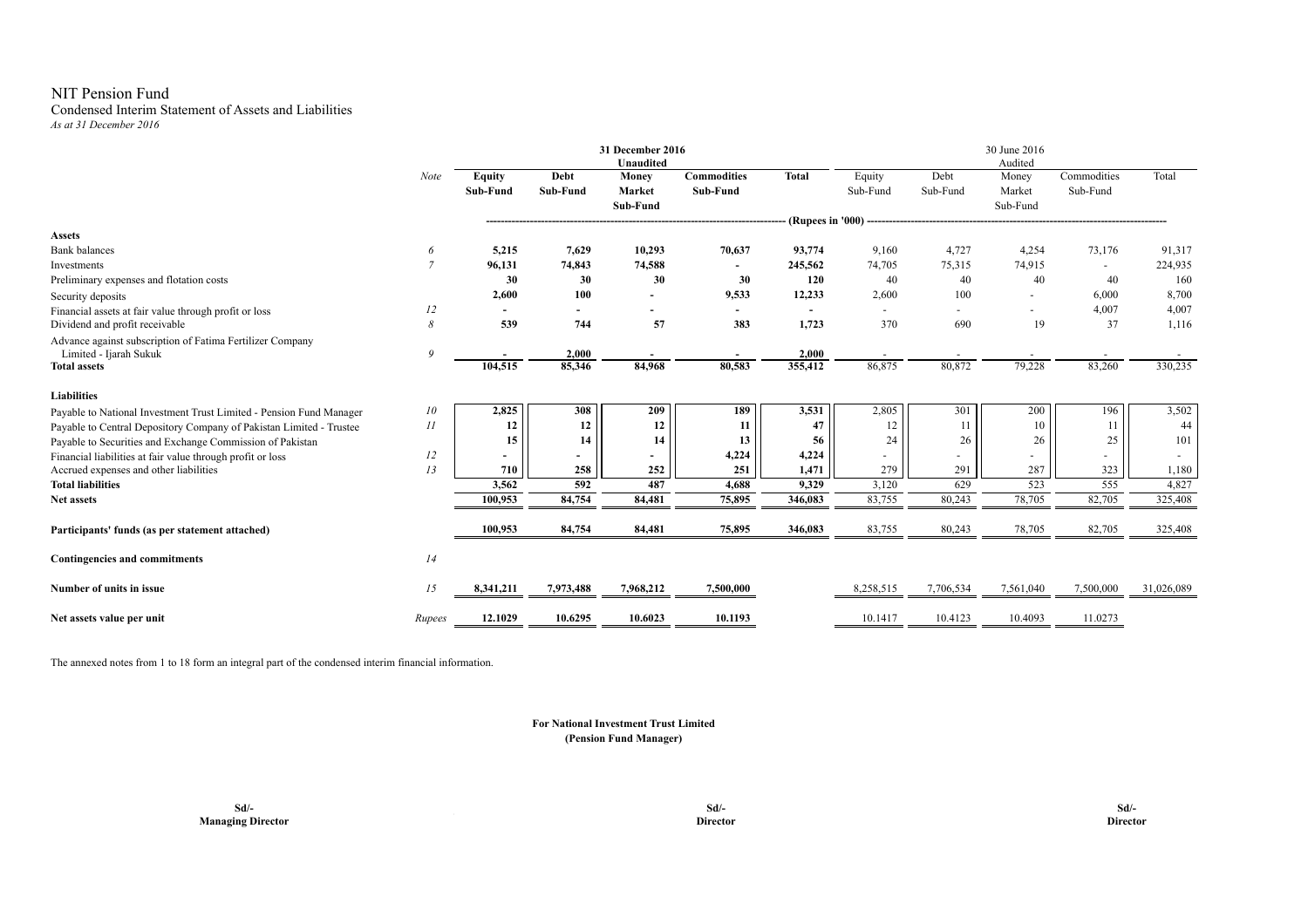# NIT Pension Fund

# Condensed Interim Income Statement (Unaudited)

*For the six months period ended 31 December 2016*

|                                                                                  |               |          | 2016     |                          |              |                          |                          | 2015                     |                          |          |
|----------------------------------------------------------------------------------|---------------|----------|----------|--------------------------|--------------|--------------------------|--------------------------|--------------------------|--------------------------|----------|
| Note                                                                             | <b>Equity</b> | Debt     | Money    | <b>Commodities</b>       | <b>Total</b> | Equity                   | Debt                     | Money                    | Commodities              | Total    |
|                                                                                  | Sub-Fund      | Sub-Fund | Market   | Sub-Fund                 |              | Sub-Fund                 | Sub-Fund                 | Market                   | Sub-Fund                 |          |
|                                                                                  |               |          | Sub-Fund |                          |              |                          |                          | Sub-Fund                 |                          |          |
|                                                                                  |               |          |          |                          |              |                          |                          |                          |                          |          |
| Income                                                                           |               |          |          |                          |              |                          |                          |                          |                          |          |
| Income from government securities                                                |               | 2,258    | 2,152    |                          | 4,410        |                          | 2,165                    | 2,165                    | 927                      | 5,257    |
| Profit on bank deposits                                                          | 131           | 209      | 200      | 2,228                    | 2,768        | 182                      | 281                      | 266                      | 1,352                    | 2,081    |
| Dividend income                                                                  | 2,411         |          |          | $\overline{\phantom{a}}$ | 2.411        | 1.997                    | $\overline{\phantom{a}}$ | $\overline{\phantom{a}}$ | $\overline{\phantom{a}}$ | 1,997    |
| Net unrealised loss on futures contracts of gold                                 |               |          |          | (4,224)                  | (4,224)      | $\overline{\phantom{a}}$ |                          |                          | (1, 174)                 | (1, 174) |
| Realised loss on gold contracts                                                  |               |          |          | (3,878)                  | (3,878)      | $\overline{\phantom{a}}$ |                          |                          | (207)                    | (207)    |
| (Loss) / gain on sale of investments - net                                       | (523)         |          |          | $\sim$                   | (523)        | 22                       |                          |                          | $\overline{\phantom{a}}$ | 22       |
| <b>Total income</b>                                                              | 2,019         | 2,467    | 2,352    | (5, 874)                 | 964          | 2,201                    | 2,446                    | 2,431                    | 898                      | 7,976    |
| <b>Expenses</b>                                                                  |               |          |          |                          |              |                          |                          |                          |                          |          |
| Impairment loss on equity securities classified as 'available for sale'<br>7.7.1 | 123           |          |          |                          | 123          | 4,171                    |                          |                          | $\overline{\phantom{a}}$ | 4,171    |
| 10.1<br>Remuneration of National Investment Trust Limited - Pension Fund Manager | 671           | 623      | 614      | 612                      | 2,520        | 555                      | 584                      | 586                      | 572                      | 2,297    |
| Sindh Sales Tax on remuneration of Pension Fund Manager<br>10.2                  | 87            | 81       | 80       | 80                       | 328          | 90                       | 95                       | 95                       | 93                       | 373      |
| Federal Excise Duty on remuneration of Pension Fund Manager                      |               |          |          |                          |              | 89                       | 93                       | 94                       | 92                       | 368      |
| Remuneration of Central Depository Company of Pakistan Limited - Trustee         | 67            | 62       | 61       | 61                       | 251          | 58                       | 60                       | 60                       | 58                       | 236      |
| II.I<br>Sindh Sales Tax on remuneration of Trustee                               | $\mathbf Q$   | 8        | 8        | 8                        | 33           |                          | 8                        | 8                        | $\mathbf Q$              | 32       |
| Annual fee - Securities and Exchange Commission of Pakistan                      | 15            | 14       | 14       | 13                       | 56           | 12                       | 13                       | 13                       | 13                       | 51       |
| Custodian charges of Central Depository Company of Pakistan Limited              | 5             | 3        |          |                          | 8            | 6                        | $\overline{3}$           |                          |                          | 9        |
| Auditors' remuneration                                                           | 39            | 39       | 39       | 39                       | 156          | 42                       | 42                       | 42                       | 42                       | 168      |
| Amortisation of preliminary expenses and floatation costs                        | 10            | 10       | 10       | 10                       | 40           | 11                       | 10                       | 10                       | 10                       | 41       |
| Securities transaction costs                                                     |               |          |          | 96                       | 96           |                          |                          |                          |                          | 17       |
| Printing and related costs                                                       | 12            | 12       | 12       | 12                       | 48           | 18                       | 20                       | 19                       | 19                       | 76       |
| Settlement and bank charges                                                      |               |          | 3        | 5                        | 18           | 36                       | 14                       | 12                       | 8                        | 70       |
| <b>Total expenses</b>                                                            | 1.044         | 856      | 841      | 936                      | 3.677        | 5,095                    | 942                      | 939                      | 933                      | 7,909    |
| Net income / (loss) for the period                                               | 975           | 1,611    | 1,511    | (6, 810)                 | (2,713)      | (2,894)                  | 1,504                    | 1,492                    | (35)                     | 67       |

The annexed notes from 1 to 18 form an integral part of the condensed interim financial information.

### **For National Investment Trust Limited (Pension Fund Manager)**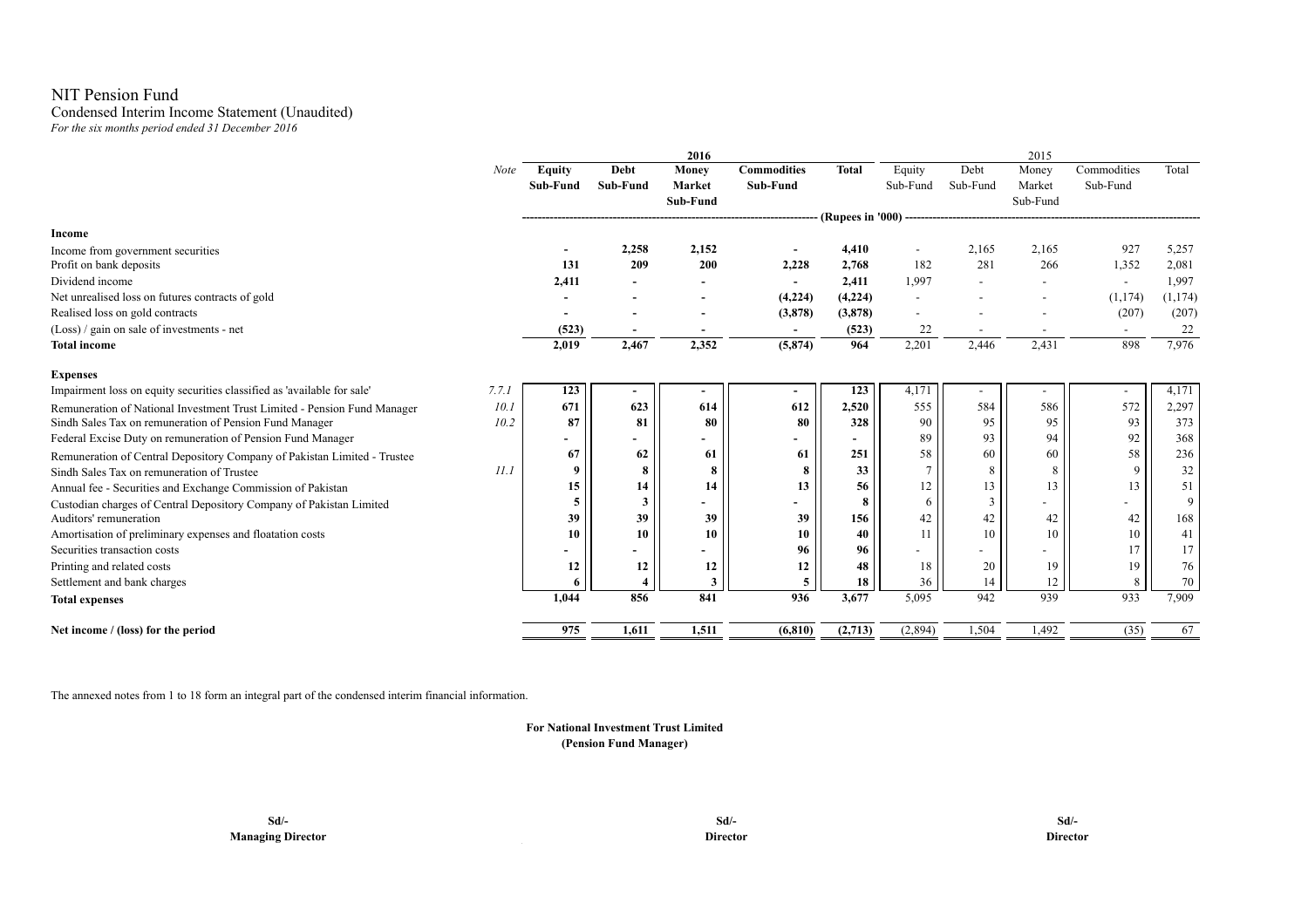# NIT Pension Fund

#### Condensed Interim Income Statement (Unaudited) *For the three months period ended 31 December 2016*

|                                                                                  |               |                | 2016                     |                    |              |                          |          | 2015     |             |          |
|----------------------------------------------------------------------------------|---------------|----------------|--------------------------|--------------------|--------------|--------------------------|----------|----------|-------------|----------|
| Note                                                                             | <b>Equity</b> | Debt           | Money                    | <b>Commodities</b> | <b>Total</b> | Equity                   | Debt     | Money    | Commodities | Total    |
|                                                                                  | Sub-Fund      | Sub-Fund       | <b>Market</b>            | Sub-Fund           |              | Sub-Fund                 | Sub-Fund | Market   | Sub-Fund    |          |
|                                                                                  |               |                | Sub-Fund                 |                    |              |                          |          | Sub-Fund |             |          |
|                                                                                  |               |                |                          |                    |              |                          |          |          |             |          |
| Income                                                                           |               |                |                          |                    |              |                          |          |          |             |          |
| Income from government securities                                                |               | 1,137          | 1,097                    |                    | 2,234        | $\overline{\phantom{a}}$ | 1,184    | 1,184    | 927         | 3,295    |
| Profit on bank deposits                                                          | 61            | 141            | 125                      | 1,116              | 1,443        | 27                       | 170      | 163      | 120         | 480      |
| Dividend income                                                                  | 1,681         |                | $\overline{\phantom{a}}$ |                    | 1,681        | 889                      |          |          | $\sim$      | 889      |
| Net unrealised loss on futures contracts of gold                                 |               |                | ٠                        | (3,590)            | (3,590)      |                          |          | ٠        | (1,174)     | (1, 174) |
| Realised loss on gold contracts                                                  |               |                | $\overline{\phantom{a}}$ | (8,251)            | (8,251)      | $\overline{a}$           |          | ٠        | $\sim$      |          |
| (Loss) / gain on sale of investments - net                                       | (792)         |                |                          |                    | (792)        | $\sim$                   |          | ٠        | (207)       | (207)    |
| <b>Total income</b>                                                              | 950           | 1,278          | 1,222                    | (10, 725)          | (7, 275)     | 916                      | 1,354    | 1,347    | (334)       | 3,283    |
| <b>Expenses</b>                                                                  |               |                |                          |                    |              |                          |          |          |             |          |
| Impairment loss on equity securities classified as 'available for sale'          |               |                |                          | ۰                  |              | 4,171                    |          | ۰        |             | 4,171    |
| Remuneration of National Investment Trust Limited - Pension Fund Manager<br>10.1 | 345           | 316            | 313                      | 297                | 1,271        | 270                      | 296      | 300      | 287         | 1,153    |
| 10.2<br>Sindh Sales Tax on remuneration of Pension Fund Manager                  | 45            | 41             | 41                       | 39                 | 166          | 44                       | 48       | 49       | 47          | 188      |
| Federal Excise Duty on remuneration of Pension Fund Manager                      | ۰             |                |                          |                    |              | 44                       | 47       | 48       | 46          | 185      |
| Remuneration of Central Depository Company of Pakistan Limited - Trustee         | 34            | 31             | 31                       | 29                 | 125          | 24                       | 25       | 25       | 23          | 97       |
| Sindh Sales Tax on remuneration of Trustee<br>11.1                               | 5             |                |                          |                    | 17           |                          |          |          |             | 16       |
| Annual fee - Securities and Exchange Commission of Pakistan                      | 8             |                |                          |                    | 29           |                          |          |          |             | 27       |
| Custodian charges of Central Depository Company of Pakistan Limited              | $\mathbf{2}$  | $\overline{2}$ |                          |                    |              |                          |          | ٠        |             | 2        |
| Auditors' remuneration                                                           | 20            | 20             | 20                       | 20                 | 80           | 20                       | 21       | 21       | 21          | 83       |
| Amortisation of preliminary expenses and floatation costs                        | 5             |                | 5                        |                    | 20           |                          |          |          |             | 20       |
| Securities transaction costs                                                     |               |                |                          | 41                 | 41           | ٠                        |          |          |             | 9        |
| Printing and related costs                                                       | 9             |                |                          |                    | 36           | 17                       |          | $\tau$   |             | 36       |
| Settlement and bank charges                                                      |               |                |                          |                    |              | 10                       | 10       | 11       |             | 41       |
| <b>Total expenses</b>                                                            | 474           | 436            | 431                      | 452                | 1,793        | 4,617                    | 470      | 477      | 464         | 6,028    |
| Net income / (loss) for the period                                               | 476           | 842            | 791                      | (11, 177)          | (9,068)      | (3,701)                  | 884      | 870      | (798)       | (2,745)  |

The annexed notes from 1 to 18 form an integral part of the condensed interim financial information.

**(Pension Fund Manager) For National Investment Trust Limited**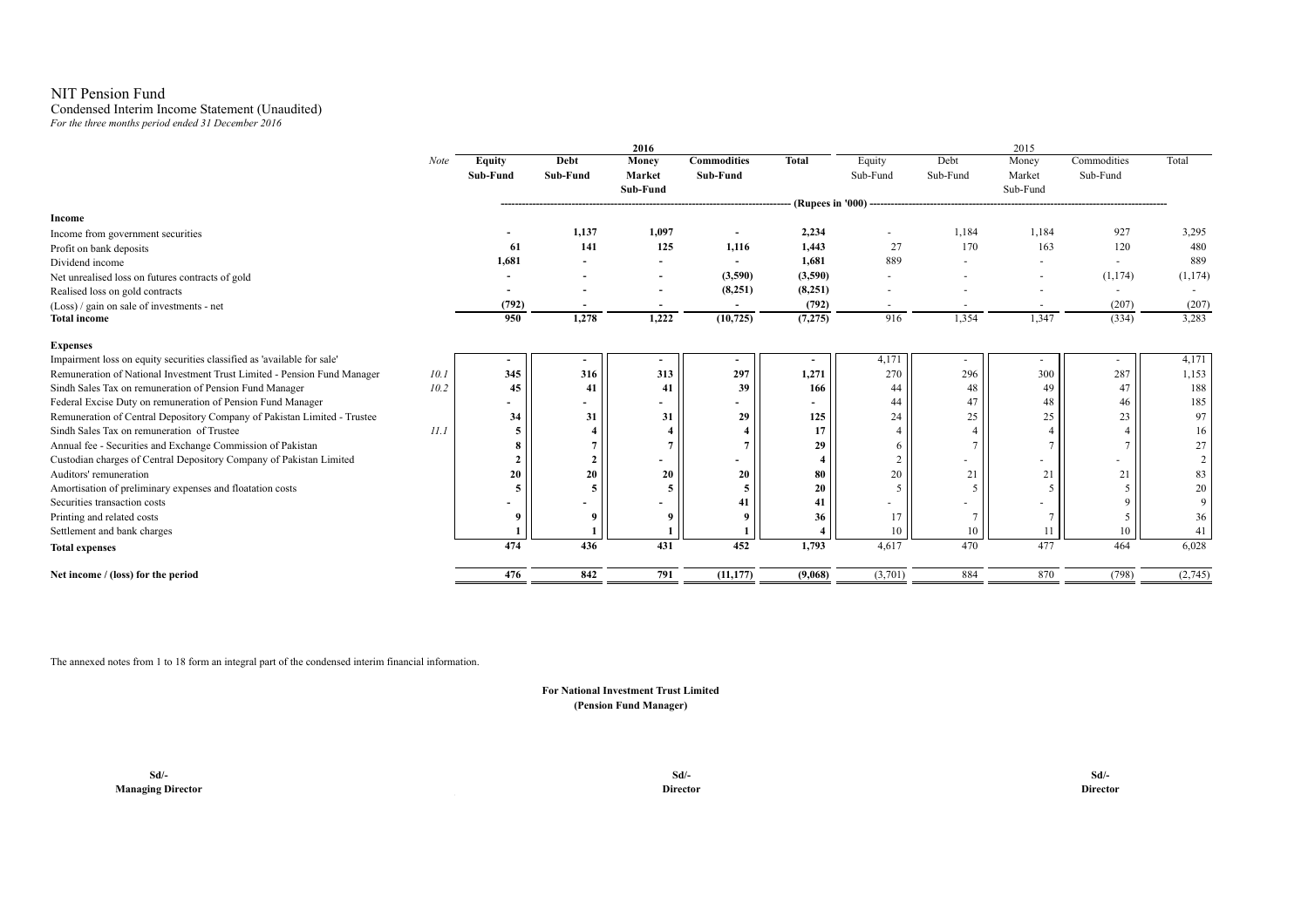## NIT Pension Fund Condensed Interim Statement of Comprehensive Income (Unaudited) *For the six months period ended 31 December 2016*

|                                                                                                                      |             |                 |          | 2016         |                    |                       |          |          | 2015     |             |         |
|----------------------------------------------------------------------------------------------------------------------|-------------|-----------------|----------|--------------|--------------------|-----------------------|----------|----------|----------|-------------|---------|
|                                                                                                                      | <b>Note</b> | <b>Equity</b>   | Debt     | <b>Money</b> | <b>Commodities</b> | <b>Total</b>          | Equity   | Debt     | Money    | Commodities | Total   |
|                                                                                                                      |             | <b>Sub-Fund</b> | Sub-Fund | Market       | Sub-Fund           |                       | Sub-Fund | Sub-Fund | Market   | Sub-Fund    |         |
|                                                                                                                      |             |                 |          | Sub-Fund     |                    |                       |          |          | Sub-Fund |             |         |
|                                                                                                                      |             |                 |          |              |                    | (Rupees in '000) ---- |          |          |          |             |         |
| Net income $/$ (loss) for the period                                                                                 |             | 975             | 1,611    | 1,511        | (6, 810)           | (2,713)               | (2,894)  | 1,504    | 1,492    | (35)        | 67      |
| Other comprehensive income for the period                                                                            |             |                 |          |              |                    |                       |          |          |          |             |         |
| Items to be reclassified to income statement in<br>subsequent periods:                                               |             |                 |          |              |                    |                       |          |          |          |             |         |
| Net unrealised appreciation / (diminution) on<br>re-measurement of investments classified as<br>'available for sale' | 7.7         | 15,289          | 88       | (19)         | $\blacksquare$     | 15,358                | (4,283)  | (18)     | (18)     | $\sim$      | (4,319) |
| Total comprehensive income / (loss) for the period                                                                   |             | 16,264          | 1,699    | 1,492        | (6, 810)           | 12,645                | (7,177)  | 1,486    | 1,474    | (35)        | (4,252) |

The annexed notes from 1 to 18 form an integral part of the condensed interim financial information.

### **(Pension Fund Manager) For National Investment Trust Limited**

**Sd/- Sd/- Sd/- Managing Director Director Director**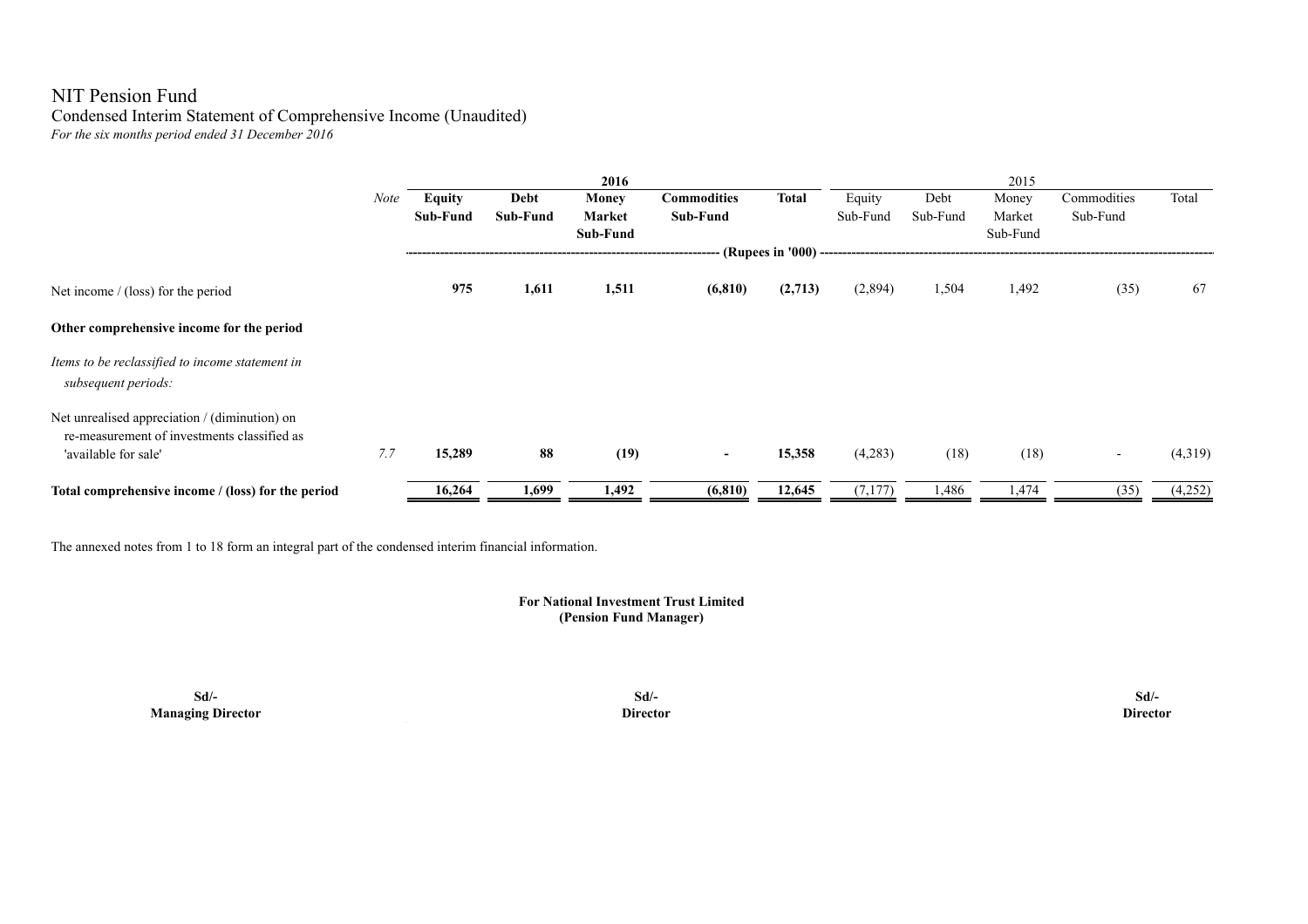# NIT Pension Fund Condensed Interim Statement of Comprehensive Income (Unaudited) *For the three months period ended 31 December 2016*

|                                                                                |      |               |          | 2016         |                    |              |          |          | 2015     |                          |         |
|--------------------------------------------------------------------------------|------|---------------|----------|--------------|--------------------|--------------|----------|----------|----------|--------------------------|---------|
|                                                                                | Note | <b>Equity</b> | Debt     | <b>Money</b> | <b>Commodities</b> | <b>Total</b> | Equity   | Debt     | Money    | Commodities              | Total   |
|                                                                                |      | Sub-Fund      | Sub-Fund | Market       | Sub-Fund           |              | Sub-Fund | Sub-Fund | Market   | Sub-Fund                 |         |
|                                                                                |      |               |          | Sub-Fund     |                    |              |          |          | Sub-Fund |                          |         |
|                                                                                |      |               |          |              |                    |              |          |          |          |                          |         |
| Net income / (loss) for the period                                             |      | 476           | 841      | 791          | (11, 177)          | (9,069)      | (3,701)  | 884      | 870      | (798)                    | (2,745) |
| Other comprehensive income for the period                                      |      |               |          |              |                    |              |          |          |          |                          |         |
| Items to be reclassified to income statement in<br>subsequent periods:         |      |               |          |              |                    |              |          |          |          |                          |         |
| Net unrealised appreciation / (diminution)<br>on re-measurement of investments |      |               |          |              |                    |              |          |          |          |                          |         |
| classified as 'available for sale'                                             |      | 12,564        | 111      | (12)         | $\sim$             | 12,663       | 3,288    | (15)     | (15)     | $\overline{\phantom{a}}$ | 3,258   |
| Total comprehensive income / (loss) for the period                             |      | 13,040        | 952      | 779          | (11, 177)          | 3,594        | (413)    | 869      | 855      | (798)                    | 513     |

The annexed notes from 1 to 18 form an integral part of the condensed interim financial information.

### **For National Investment Trust Limited (Pension Fund Manager)**

**Sd/- Sd/- Sd/- Managing Director Director Director**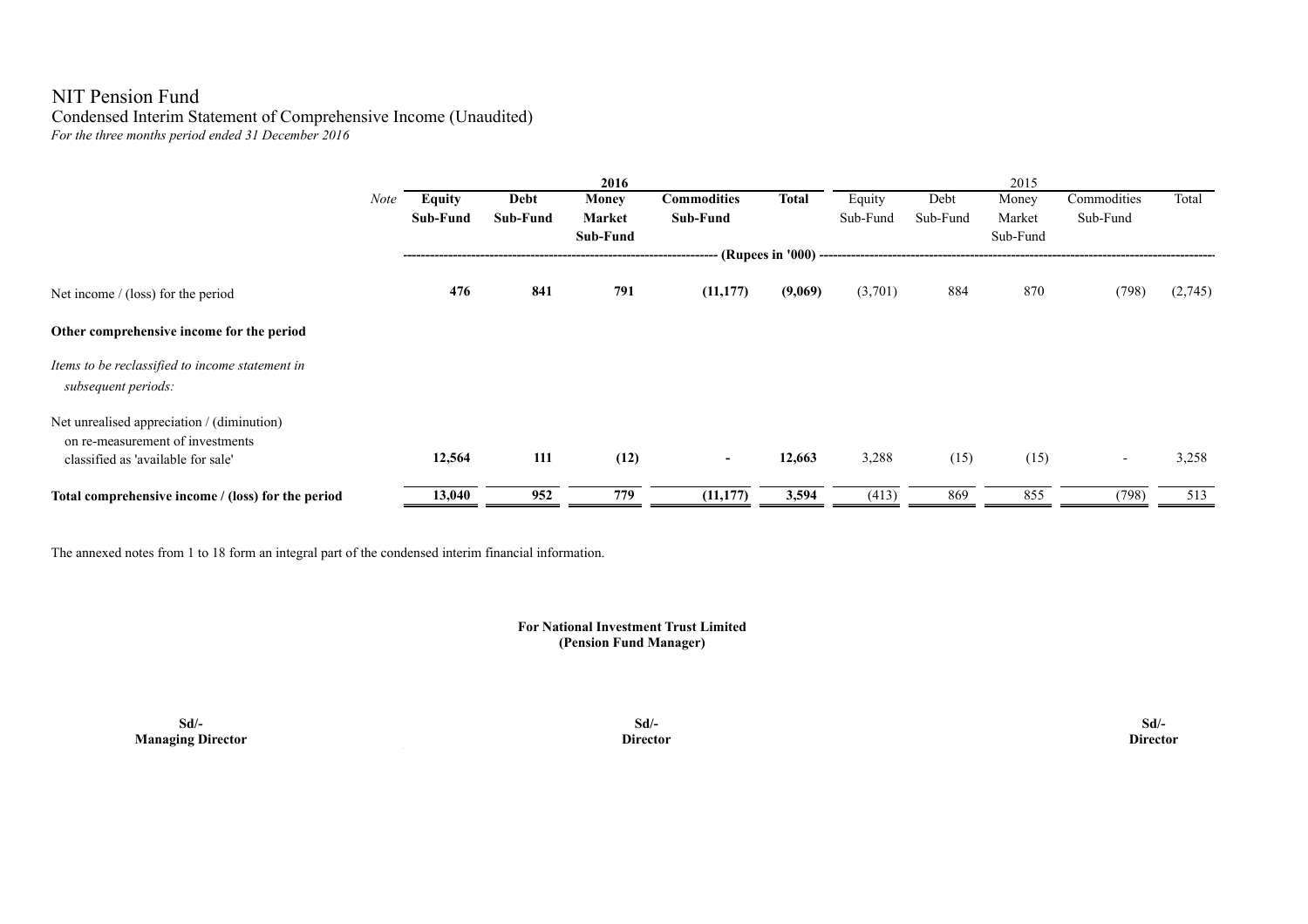# NIT Pension Fund Condensed Interim Statement of Movement in Participants' Funds (Unaudited) *For the six months period ended 31 December 2016*

|                                                                                              |      |               |                          | 2016                     |                    |                          |          |                          | 2015                     |                |         |
|----------------------------------------------------------------------------------------------|------|---------------|--------------------------|--------------------------|--------------------|--------------------------|----------|--------------------------|--------------------------|----------------|---------|
|                                                                                              | Note | <b>Equity</b> | Debt                     | Money                    | <b>Commodities</b> | <b>Total</b>             | Equity   | Debt                     | Money                    | Commodities    | Total   |
|                                                                                              |      | Sub-Fund      | <b>Sub-Fund</b>          | Market                   | Sub-Fund           |                          | Sub-Fund | Sub-Fund                 | Market                   | Sub-Fund       |         |
|                                                                                              |      |               |                          | Sub-Fund                 |                    |                          |          |                          | Sub-Fund                 |                |         |
|                                                                                              |      |               |                          |                          |                    | (Rupees in '000) ---     |          |                          |                          |                |         |
| Net assets at beginning of the period                                                        |      | 83,755        | 80,243                   | 78,705                   | 82,705             | 325,408                  | 75,785   | 75,599                   | 75,255                   | 75,150         | 301,789 |
| Amount received on issue of units                                                            |      | 934           | 2,812                    | 4,284                    |                    | 8,030                    | 1,252    | 1,609                    | 1,947                    | $\overline{4}$ | 4,812   |
| Amount paid on redemption of units                                                           |      |               |                          |                          |                    | $\overline{\phantom{a}}$ | (29)     | (9)                      | (4)                      | (4)            | (46)    |
| Net unrealised appreciation / (diminution) on<br>re-measurement of investments classified as |      |               |                          |                          |                    |                          |          |                          |                          |                |         |
| 'available for sale'                                                                         |      | 15,289        | 88                       | (19)                     |                    | 15,358                   | (4,283)  | (18)                     | (18)                     |                | (4,319) |
| $(Loss)$ / gain on sale of investments - net                                                 |      | (523)         |                          | $\overline{\phantom{0}}$ |                    | (523)                    | 22       |                          |                          |                | 22      |
| Realised loss on gold contracts                                                              |      |               | $\overline{\phantom{a}}$ | $\overline{\phantom{a}}$ | (3,878)            | 346                      |          | $\overline{\phantom{0}}$ | $\overline{\phantom{a}}$ | (207)          | (207)   |
| Net unrealised loss on futures contracts of gold                                             |      |               | $\qquad \qquad$          | $\overline{\phantom{a}}$ | (4,224)            | (4,224)                  |          | $\overline{\phantom{a}}$ |                          | (1,174)        | (1,174) |
| Other net income for the period                                                              |      | 1,498         | 1.611                    | 1,511                    | 1,292              | 1,688                    | (2,916)  | 1,504                    | 1,492                    | 1,346          | 1,426   |
| Total comprehensive income / (loss)                                                          |      |               |                          |                          |                    |                          |          |                          |                          |                |         |
| for the period                                                                               |      | 16,264        | 1,699                    | 1,492                    | (6, 810)           | 12,645                   | (7, 177) | 1,486                    | 1,474                    | (35)           | (4,252) |
| Net assets at end of the period                                                              |      | 100,953       | 84,754                   | 84,481                   | 75,895             | 346,083                  | 69,831   | 78,685                   | 78,672                   | 75,115         | 302,303 |

The annexed notes from 1 to 18 form an integral part of the condensed interim financial information.

### **(Pension Fund Manager) For National Investment Trust Limited**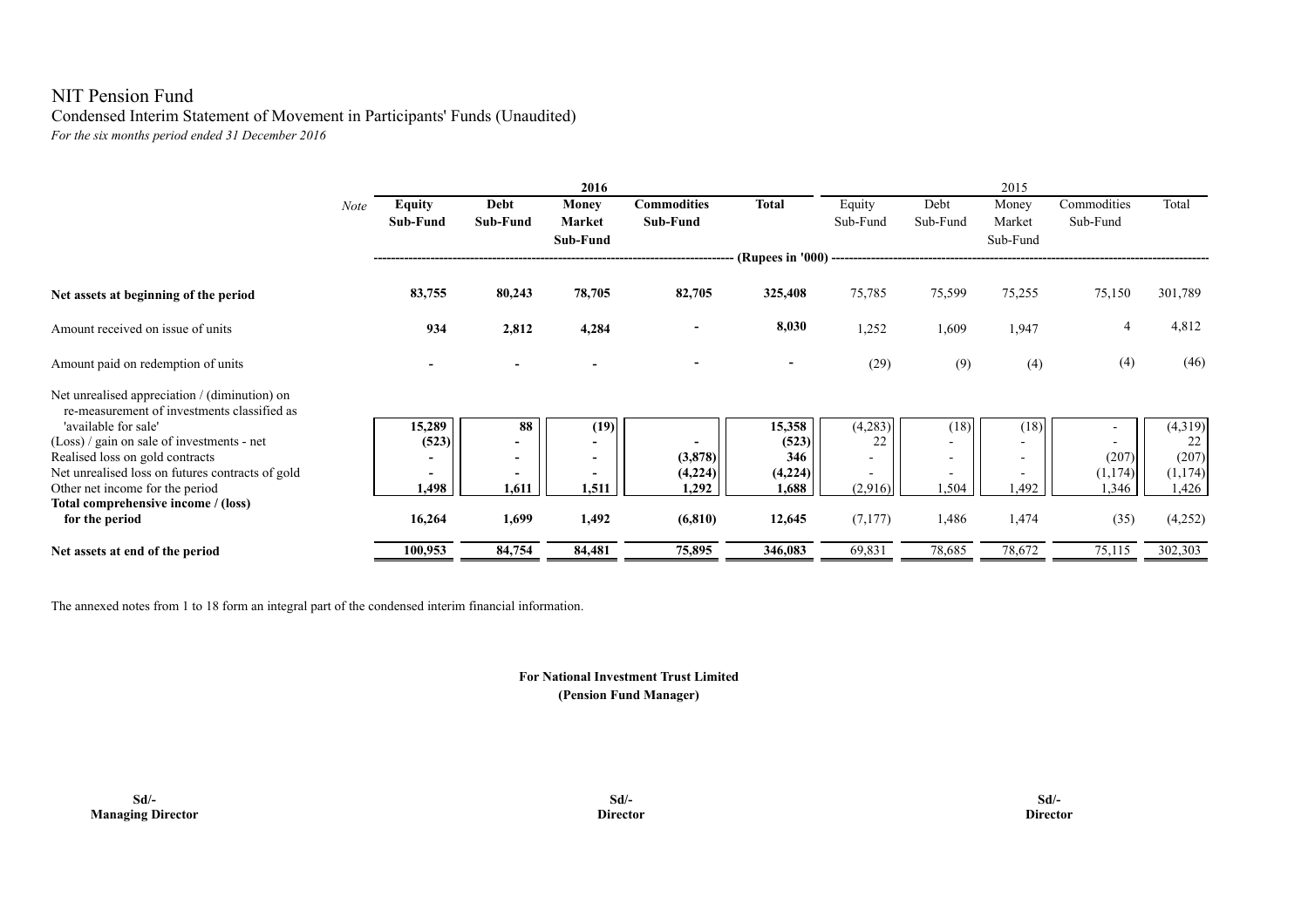### NIT Pension Fund

# Condensed Interim Cash Flow Statement (Unaudited)

*For the six months period ended 31 December 2016*

| Debt<br><b>Money Market</b><br><b>Commodities</b><br>Debt<br>Money Market<br>Commodities<br>Total<br><b>Total</b><br><b>Equity</b><br>Equity<br>Note<br>Sub-Fund<br>Sub-Fund<br>Sub-Fund<br>Sub-Fund<br>Sub-Fund<br>Sub-Fund<br>Sub-Fund<br>Sub-Fund<br>(Rupees in '000) ---<br><b>CASH FLOWS FROM OPERATING ACTIVITIES</b><br>975<br>1,611<br>1,504<br>1,492<br>(35)<br>67<br>1,511<br>(6, 810)<br>(2,713)<br>(2,894)<br>Net income / (loss) for the period<br>10<br>10<br>10<br>10<br>40<br>11<br>10<br>10<br>10<br>41<br>123<br>123<br>4,171<br>4,171<br>÷.<br>$\overline{a}$<br>$\sim$<br>4,279<br>1,108<br>1,621<br>1,521<br>(2,550)<br>1,514<br>1,502<br>(6,800)<br>1,288<br>(25)<br>(6,260)<br>560<br>308<br>(5, 392)<br>(41, 390)<br>(74, 744)<br>(74, 744)<br>(190, 878)<br>$\sim$<br>Advance against subscription of Fatima Fertilizer<br>(2,000)<br>(2,000)<br>Company Limited - Ijarah Sukuk<br>$\overline{\phantom{a}}$<br>$\sim$<br>۰<br>٠<br>٠<br>(38)<br>242<br>218<br>(169)<br>(346)<br>(607)<br>(254)<br>240<br>446<br>(54)<br>Dividend and profit receivable<br>4,007<br>Financial assets at fair value through profit and loss<br>4,007<br>1,174<br>1,174<br>$\blacksquare$<br>6,000<br>(3,533)<br>(3,533)<br>10,000<br>(4,000)<br>Security deposits<br>(6, 429)<br>(1, 494)<br>270<br>(74, 504)<br>(74, 502)<br>(183, 258)<br>128<br>(7, 525)<br>(2,608)<br>(31, 644)<br>Increase / (decrease) in liabilities<br>Payable to National Investment Trust Limited - Pension Fund Manager<br>64<br>236<br>20<br>9<br>29<br>48<br>65<br>59<br>(7)<br>27<br>Payable to Central Depository Company of Pakistan Limited - Trustee<br>$\overline{7}$<br>3<br>12<br>Payable to Securities and Exchange Commission of Pakistan<br>(12)<br>46<br>(12)<br>(12)<br>(45)<br>11<br>12<br>11<br>(9)<br>4,224<br>Financial liabilities at fair value through profit and loss<br>4,224<br>431<br>(33)<br>(35)<br>(72)<br>291<br>(9, 875)<br>130<br>349<br>(9,266)<br>Accrued expenses and other liabilities<br>130<br>442<br>214<br>(37)<br>4,133<br>4,502<br>213<br>426<br>(8,957)<br>(36)<br>(9,810)<br>(72, 777)<br>(72, 786)<br>(187, 936)<br>(4,879)<br>90<br>1,755<br>(2, 539)<br>(2,207)<br>(5,573)<br>(40, 166)<br>2,812<br>1,252<br>1,947<br>934<br>4,284<br>8,030<br>1,609<br>4,812<br>(29)<br>(46)<br>(9)<br>(4)<br>(4)<br>934<br>2,812<br>4,284<br>8,030<br>1,223<br>1,943<br>4,766<br>1,600<br>Net (decrease) / increase in cash and cash equivalents<br>(3,945)<br>2,902<br>(2,539)<br>(38, 943)<br>(71, 177)<br>(70, 843)<br>(2,207)<br>6,039<br>2,457<br>(183, 170)<br>during the period<br>4,727<br>4,254<br>73,176<br>75,110<br>273,256<br>9,160<br>91,317<br>47,682<br>75,459<br>75,005<br>5,215<br>4,267<br>72,798<br>7,629<br>10,293<br>93,774<br>8,739<br>4,282<br>90,086<br>70,637<br>6 |                                                                         |  | 2016 |  |  | 2015 |  |
|-----------------------------------------------------------------------------------------------------------------------------------------------------------------------------------------------------------------------------------------------------------------------------------------------------------------------------------------------------------------------------------------------------------------------------------------------------------------------------------------------------------------------------------------------------------------------------------------------------------------------------------------------------------------------------------------------------------------------------------------------------------------------------------------------------------------------------------------------------------------------------------------------------------------------------------------------------------------------------------------------------------------------------------------------------------------------------------------------------------------------------------------------------------------------------------------------------------------------------------------------------------------------------------------------------------------------------------------------------------------------------------------------------------------------------------------------------------------------------------------------------------------------------------------------------------------------------------------------------------------------------------------------------------------------------------------------------------------------------------------------------------------------------------------------------------------------------------------------------------------------------------------------------------------------------------------------------------------------------------------------------------------------------------------------------------------------------------------------------------------------------------------------------------------------------------------------------------------------------------------------------------------------------------------------------------------------------------------------------------------------------------------------------------------------------------------------------------------------------------------------------------------------------------------------------------------------------------------------------------------------------------------------------------------------------------------------------------------------------------------------------------------------------------------------------------------|-------------------------------------------------------------------------|--|------|--|--|------|--|
|                                                                                                                                                                                                                                                                                                                                                                                                                                                                                                                                                                                                                                                                                                                                                                                                                                                                                                                                                                                                                                                                                                                                                                                                                                                                                                                                                                                                                                                                                                                                                                                                                                                                                                                                                                                                                                                                                                                                                                                                                                                                                                                                                                                                                                                                                                                                                                                                                                                                                                                                                                                                                                                                                                                                                                                                                 |                                                                         |  |      |  |  |      |  |
|                                                                                                                                                                                                                                                                                                                                                                                                                                                                                                                                                                                                                                                                                                                                                                                                                                                                                                                                                                                                                                                                                                                                                                                                                                                                                                                                                                                                                                                                                                                                                                                                                                                                                                                                                                                                                                                                                                                                                                                                                                                                                                                                                                                                                                                                                                                                                                                                                                                                                                                                                                                                                                                                                                                                                                                                                 |                                                                         |  |      |  |  |      |  |
|                                                                                                                                                                                                                                                                                                                                                                                                                                                                                                                                                                                                                                                                                                                                                                                                                                                                                                                                                                                                                                                                                                                                                                                                                                                                                                                                                                                                                                                                                                                                                                                                                                                                                                                                                                                                                                                                                                                                                                                                                                                                                                                                                                                                                                                                                                                                                                                                                                                                                                                                                                                                                                                                                                                                                                                                                 |                                                                         |  |      |  |  |      |  |
|                                                                                                                                                                                                                                                                                                                                                                                                                                                                                                                                                                                                                                                                                                                                                                                                                                                                                                                                                                                                                                                                                                                                                                                                                                                                                                                                                                                                                                                                                                                                                                                                                                                                                                                                                                                                                                                                                                                                                                                                                                                                                                                                                                                                                                                                                                                                                                                                                                                                                                                                                                                                                                                                                                                                                                                                                 |                                                                         |  |      |  |  |      |  |
|                                                                                                                                                                                                                                                                                                                                                                                                                                                                                                                                                                                                                                                                                                                                                                                                                                                                                                                                                                                                                                                                                                                                                                                                                                                                                                                                                                                                                                                                                                                                                                                                                                                                                                                                                                                                                                                                                                                                                                                                                                                                                                                                                                                                                                                                                                                                                                                                                                                                                                                                                                                                                                                                                                                                                                                                                 |                                                                         |  |      |  |  |      |  |
|                                                                                                                                                                                                                                                                                                                                                                                                                                                                                                                                                                                                                                                                                                                                                                                                                                                                                                                                                                                                                                                                                                                                                                                                                                                                                                                                                                                                                                                                                                                                                                                                                                                                                                                                                                                                                                                                                                                                                                                                                                                                                                                                                                                                                                                                                                                                                                                                                                                                                                                                                                                                                                                                                                                                                                                                                 | Adjustments:                                                            |  |      |  |  |      |  |
|                                                                                                                                                                                                                                                                                                                                                                                                                                                                                                                                                                                                                                                                                                                                                                                                                                                                                                                                                                                                                                                                                                                                                                                                                                                                                                                                                                                                                                                                                                                                                                                                                                                                                                                                                                                                                                                                                                                                                                                                                                                                                                                                                                                                                                                                                                                                                                                                                                                                                                                                                                                                                                                                                                                                                                                                                 | Amortisation of preliminary expenses and floatation costs               |  |      |  |  |      |  |
|                                                                                                                                                                                                                                                                                                                                                                                                                                                                                                                                                                                                                                                                                                                                                                                                                                                                                                                                                                                                                                                                                                                                                                                                                                                                                                                                                                                                                                                                                                                                                                                                                                                                                                                                                                                                                                                                                                                                                                                                                                                                                                                                                                                                                                                                                                                                                                                                                                                                                                                                                                                                                                                                                                                                                                                                                 | Impairment loss on equity securities classified as 'available for sale' |  |      |  |  |      |  |
|                                                                                                                                                                                                                                                                                                                                                                                                                                                                                                                                                                                                                                                                                                                                                                                                                                                                                                                                                                                                                                                                                                                                                                                                                                                                                                                                                                                                                                                                                                                                                                                                                                                                                                                                                                                                                                                                                                                                                                                                                                                                                                                                                                                                                                                                                                                                                                                                                                                                                                                                                                                                                                                                                                                                                                                                                 |                                                                         |  |      |  |  |      |  |
|                                                                                                                                                                                                                                                                                                                                                                                                                                                                                                                                                                                                                                                                                                                                                                                                                                                                                                                                                                                                                                                                                                                                                                                                                                                                                                                                                                                                                                                                                                                                                                                                                                                                                                                                                                                                                                                                                                                                                                                                                                                                                                                                                                                                                                                                                                                                                                                                                                                                                                                                                                                                                                                                                                                                                                                                                 | (Increase) / decrease in assets                                         |  |      |  |  |      |  |
|                                                                                                                                                                                                                                                                                                                                                                                                                                                                                                                                                                                                                                                                                                                                                                                                                                                                                                                                                                                                                                                                                                                                                                                                                                                                                                                                                                                                                                                                                                                                                                                                                                                                                                                                                                                                                                                                                                                                                                                                                                                                                                                                                                                                                                                                                                                                                                                                                                                                                                                                                                                                                                                                                                                                                                                                                 | Investments                                                             |  |      |  |  |      |  |
|                                                                                                                                                                                                                                                                                                                                                                                                                                                                                                                                                                                                                                                                                                                                                                                                                                                                                                                                                                                                                                                                                                                                                                                                                                                                                                                                                                                                                                                                                                                                                                                                                                                                                                                                                                                                                                                                                                                                                                                                                                                                                                                                                                                                                                                                                                                                                                                                                                                                                                                                                                                                                                                                                                                                                                                                                 |                                                                         |  |      |  |  |      |  |
|                                                                                                                                                                                                                                                                                                                                                                                                                                                                                                                                                                                                                                                                                                                                                                                                                                                                                                                                                                                                                                                                                                                                                                                                                                                                                                                                                                                                                                                                                                                                                                                                                                                                                                                                                                                                                                                                                                                                                                                                                                                                                                                                                                                                                                                                                                                                                                                                                                                                                                                                                                                                                                                                                                                                                                                                                 |                                                                         |  |      |  |  |      |  |
|                                                                                                                                                                                                                                                                                                                                                                                                                                                                                                                                                                                                                                                                                                                                                                                                                                                                                                                                                                                                                                                                                                                                                                                                                                                                                                                                                                                                                                                                                                                                                                                                                                                                                                                                                                                                                                                                                                                                                                                                                                                                                                                                                                                                                                                                                                                                                                                                                                                                                                                                                                                                                                                                                                                                                                                                                 |                                                                         |  |      |  |  |      |  |
|                                                                                                                                                                                                                                                                                                                                                                                                                                                                                                                                                                                                                                                                                                                                                                                                                                                                                                                                                                                                                                                                                                                                                                                                                                                                                                                                                                                                                                                                                                                                                                                                                                                                                                                                                                                                                                                                                                                                                                                                                                                                                                                                                                                                                                                                                                                                                                                                                                                                                                                                                                                                                                                                                                                                                                                                                 |                                                                         |  |      |  |  |      |  |
|                                                                                                                                                                                                                                                                                                                                                                                                                                                                                                                                                                                                                                                                                                                                                                                                                                                                                                                                                                                                                                                                                                                                                                                                                                                                                                                                                                                                                                                                                                                                                                                                                                                                                                                                                                                                                                                                                                                                                                                                                                                                                                                                                                                                                                                                                                                                                                                                                                                                                                                                                                                                                                                                                                                                                                                                                 |                                                                         |  |      |  |  |      |  |
|                                                                                                                                                                                                                                                                                                                                                                                                                                                                                                                                                                                                                                                                                                                                                                                                                                                                                                                                                                                                                                                                                                                                                                                                                                                                                                                                                                                                                                                                                                                                                                                                                                                                                                                                                                                                                                                                                                                                                                                                                                                                                                                                                                                                                                                                                                                                                                                                                                                                                                                                                                                                                                                                                                                                                                                                                 |                                                                         |  |      |  |  |      |  |
|                                                                                                                                                                                                                                                                                                                                                                                                                                                                                                                                                                                                                                                                                                                                                                                                                                                                                                                                                                                                                                                                                                                                                                                                                                                                                                                                                                                                                                                                                                                                                                                                                                                                                                                                                                                                                                                                                                                                                                                                                                                                                                                                                                                                                                                                                                                                                                                                                                                                                                                                                                                                                                                                                                                                                                                                                 |                                                                         |  |      |  |  |      |  |
|                                                                                                                                                                                                                                                                                                                                                                                                                                                                                                                                                                                                                                                                                                                                                                                                                                                                                                                                                                                                                                                                                                                                                                                                                                                                                                                                                                                                                                                                                                                                                                                                                                                                                                                                                                                                                                                                                                                                                                                                                                                                                                                                                                                                                                                                                                                                                                                                                                                                                                                                                                                                                                                                                                                                                                                                                 |                                                                         |  |      |  |  |      |  |
|                                                                                                                                                                                                                                                                                                                                                                                                                                                                                                                                                                                                                                                                                                                                                                                                                                                                                                                                                                                                                                                                                                                                                                                                                                                                                                                                                                                                                                                                                                                                                                                                                                                                                                                                                                                                                                                                                                                                                                                                                                                                                                                                                                                                                                                                                                                                                                                                                                                                                                                                                                                                                                                                                                                                                                                                                 |                                                                         |  |      |  |  |      |  |
|                                                                                                                                                                                                                                                                                                                                                                                                                                                                                                                                                                                                                                                                                                                                                                                                                                                                                                                                                                                                                                                                                                                                                                                                                                                                                                                                                                                                                                                                                                                                                                                                                                                                                                                                                                                                                                                                                                                                                                                                                                                                                                                                                                                                                                                                                                                                                                                                                                                                                                                                                                                                                                                                                                                                                                                                                 |                                                                         |  |      |  |  |      |  |
|                                                                                                                                                                                                                                                                                                                                                                                                                                                                                                                                                                                                                                                                                                                                                                                                                                                                                                                                                                                                                                                                                                                                                                                                                                                                                                                                                                                                                                                                                                                                                                                                                                                                                                                                                                                                                                                                                                                                                                                                                                                                                                                                                                                                                                                                                                                                                                                                                                                                                                                                                                                                                                                                                                                                                                                                                 |                                                                         |  |      |  |  |      |  |
|                                                                                                                                                                                                                                                                                                                                                                                                                                                                                                                                                                                                                                                                                                                                                                                                                                                                                                                                                                                                                                                                                                                                                                                                                                                                                                                                                                                                                                                                                                                                                                                                                                                                                                                                                                                                                                                                                                                                                                                                                                                                                                                                                                                                                                                                                                                                                                                                                                                                                                                                                                                                                                                                                                                                                                                                                 |                                                                         |  |      |  |  |      |  |
|                                                                                                                                                                                                                                                                                                                                                                                                                                                                                                                                                                                                                                                                                                                                                                                                                                                                                                                                                                                                                                                                                                                                                                                                                                                                                                                                                                                                                                                                                                                                                                                                                                                                                                                                                                                                                                                                                                                                                                                                                                                                                                                                                                                                                                                                                                                                                                                                                                                                                                                                                                                                                                                                                                                                                                                                                 | Net cash (used in) / generated from operating activities                |  |      |  |  |      |  |
|                                                                                                                                                                                                                                                                                                                                                                                                                                                                                                                                                                                                                                                                                                                                                                                                                                                                                                                                                                                                                                                                                                                                                                                                                                                                                                                                                                                                                                                                                                                                                                                                                                                                                                                                                                                                                                                                                                                                                                                                                                                                                                                                                                                                                                                                                                                                                                                                                                                                                                                                                                                                                                                                                                                                                                                                                 | <b>CASH FLOWS FROM FINANCING ACTIVITIES</b>                             |  |      |  |  |      |  |
|                                                                                                                                                                                                                                                                                                                                                                                                                                                                                                                                                                                                                                                                                                                                                                                                                                                                                                                                                                                                                                                                                                                                                                                                                                                                                                                                                                                                                                                                                                                                                                                                                                                                                                                                                                                                                                                                                                                                                                                                                                                                                                                                                                                                                                                                                                                                                                                                                                                                                                                                                                                                                                                                                                                                                                                                                 | Amount received on issue of units                                       |  |      |  |  |      |  |
|                                                                                                                                                                                                                                                                                                                                                                                                                                                                                                                                                                                                                                                                                                                                                                                                                                                                                                                                                                                                                                                                                                                                                                                                                                                                                                                                                                                                                                                                                                                                                                                                                                                                                                                                                                                                                                                                                                                                                                                                                                                                                                                                                                                                                                                                                                                                                                                                                                                                                                                                                                                                                                                                                                                                                                                                                 | Amount paid on redemption of units                                      |  |      |  |  |      |  |
|                                                                                                                                                                                                                                                                                                                                                                                                                                                                                                                                                                                                                                                                                                                                                                                                                                                                                                                                                                                                                                                                                                                                                                                                                                                                                                                                                                                                                                                                                                                                                                                                                                                                                                                                                                                                                                                                                                                                                                                                                                                                                                                                                                                                                                                                                                                                                                                                                                                                                                                                                                                                                                                                                                                                                                                                                 | Net cash flows from financing activities                                |  |      |  |  |      |  |
|                                                                                                                                                                                                                                                                                                                                                                                                                                                                                                                                                                                                                                                                                                                                                                                                                                                                                                                                                                                                                                                                                                                                                                                                                                                                                                                                                                                                                                                                                                                                                                                                                                                                                                                                                                                                                                                                                                                                                                                                                                                                                                                                                                                                                                                                                                                                                                                                                                                                                                                                                                                                                                                                                                                                                                                                                 |                                                                         |  |      |  |  |      |  |
|                                                                                                                                                                                                                                                                                                                                                                                                                                                                                                                                                                                                                                                                                                                                                                                                                                                                                                                                                                                                                                                                                                                                                                                                                                                                                                                                                                                                                                                                                                                                                                                                                                                                                                                                                                                                                                                                                                                                                                                                                                                                                                                                                                                                                                                                                                                                                                                                                                                                                                                                                                                                                                                                                                                                                                                                                 |                                                                         |  |      |  |  |      |  |
|                                                                                                                                                                                                                                                                                                                                                                                                                                                                                                                                                                                                                                                                                                                                                                                                                                                                                                                                                                                                                                                                                                                                                                                                                                                                                                                                                                                                                                                                                                                                                                                                                                                                                                                                                                                                                                                                                                                                                                                                                                                                                                                                                                                                                                                                                                                                                                                                                                                                                                                                                                                                                                                                                                                                                                                                                 | Cash and cash equivalents at beginning of the period                    |  |      |  |  |      |  |
|                                                                                                                                                                                                                                                                                                                                                                                                                                                                                                                                                                                                                                                                                                                                                                                                                                                                                                                                                                                                                                                                                                                                                                                                                                                                                                                                                                                                                                                                                                                                                                                                                                                                                                                                                                                                                                                                                                                                                                                                                                                                                                                                                                                                                                                                                                                                                                                                                                                                                                                                                                                                                                                                                                                                                                                                                 | Cash and cash equivalents at end of the period                          |  |      |  |  |      |  |

The annexed notes from 1 to 18 form an integral part of the condensed interim financial information.

#### **(Pension Fund Manager) For National Investment Trust Limited**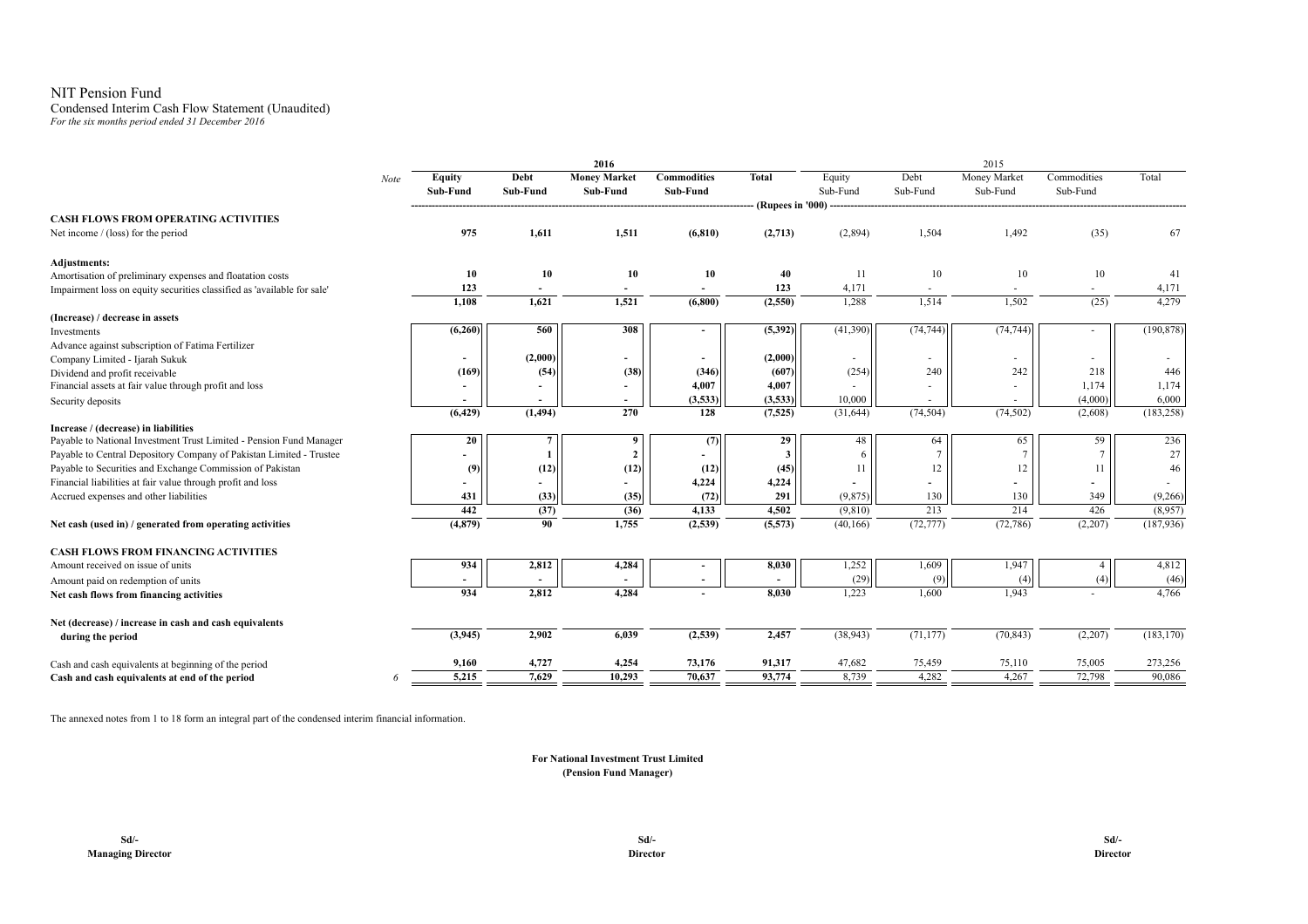NIT Pension Fund Notes to the Condensed Interim Financial Information (Unaudited) *For the six months period ended 31 December 2016*

## **1 LEGAL STATUS AND NATURE OF BUSINESS**

- **1.1** NIT Pension Fund ("the Fund") was established under a Trust Deed executed between National Investment Trust Limited as Pension Fund Manager and Central Depository Company of Pakistan Limited (CDC) as trustee. The Fund was approved by the Securities and Exchange Commission of Pakistan (SECP) on 30 April 2015 and the Trust Deed was executed on 14 May 2015.
- **1.2** National Investment Trust Limited has been licensed to act as a Pension Fund Manager under the Voluntary Pension Scheme Rules, 2005 through a certificate of registration issued by SECP. The registered office of the Pension Fund Manager is situated at 6th floor, National Bank of Pakistan Building I.I. Chundrigar Road, Karachi.
- **1.3** The Fund is an unlisted pension scheme and offers units for public subscription on a continuous basis. The units are non-transferable except in the circumstances mentioned in VPS Rules and can be redeemed by surrendering to the Fund. Further, as per the offering document, no distribution of income or dividend is allowed from any of the sub-funds.
- **1.4** The objective of the Fund is to provide individuals with a portable, individualised, funded (based on defined contribution), flexible pension scheme, assisting and facilitating them to plan and provide for their retirement. The Fund comprises of four sub-funds namely equity sub-fund, debt sub-fund, money market sub-fund & commodities sub-funds. Participants are offered various investment allocation schemes depending on their investment horizon, return requirements, risk tolerance and unique circumstances. Allocation schemes can be selected at the time of opening of account and subsequently at anniversary of the account. The contributions from participants are invested in various instruments belonging to different asset classes to get full benefits of risk minimisation through diversification.
- **1.5** The Fund received Seed Money from Pension Fund Manager amounting to Rs. 300 million (i.e. Rs. 75 million in each Sub-Fund) on 12 June 2015 against which 30 million units at the offer price of Rs. 10 each unit were issued (i.e. Rs. 75 million of each Sub-fund). Accordingly, the Fund commenced its operations from 12 June 2015.
- **1.6** PACRA has maintained an asset manager rating of "AM2+" to the Pension Fund Manager while the fund is currently not rated.
- **1.7** Title to the assets of the fund are held in the name of CDC as the Trustee of the Fund.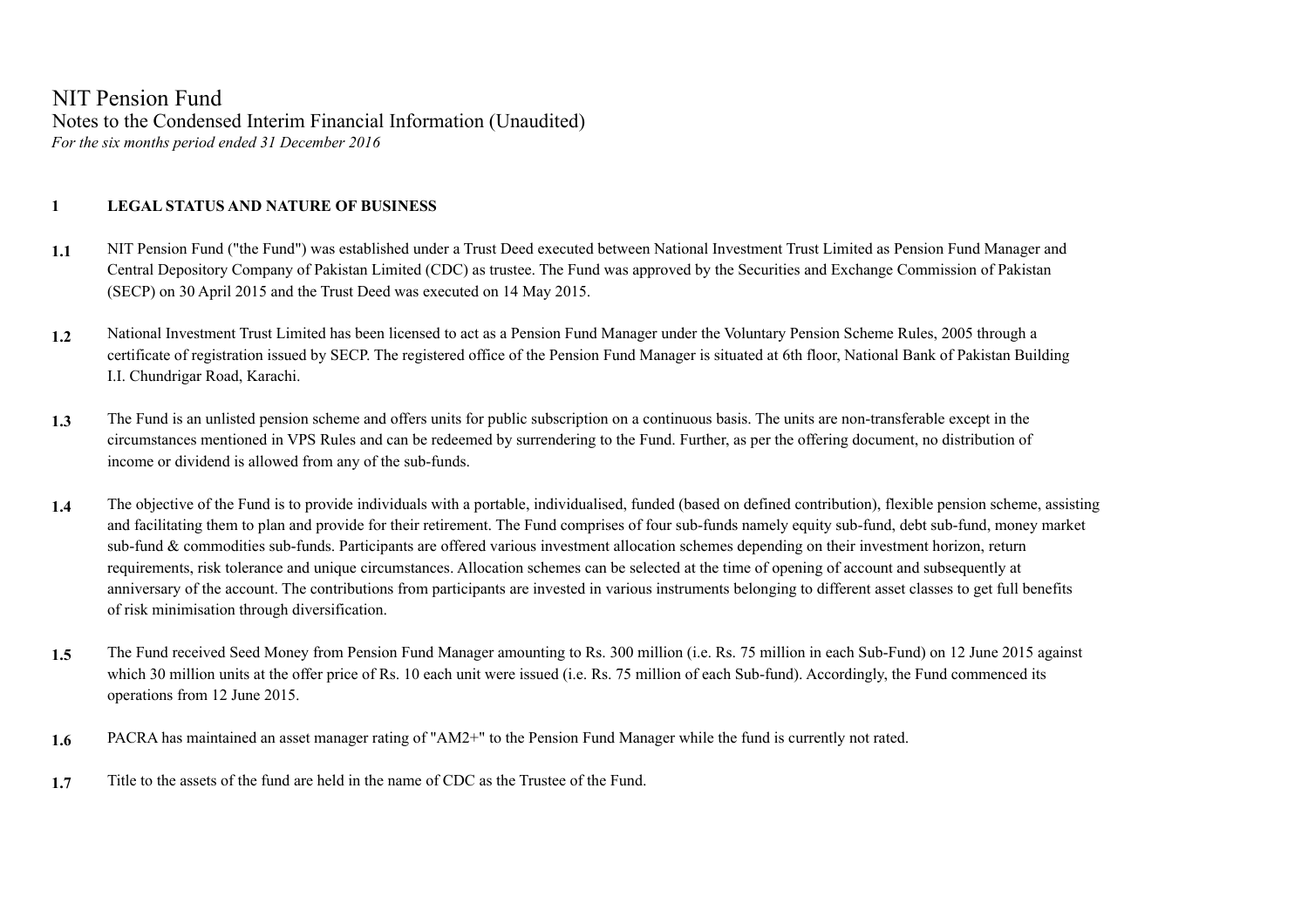### **2 BASIS OF PREPARATION**

### **2.1 Statement of compliance**

- 2.1.1 This condensed interim financial information has been prepared in accordance with the requirements of the International Accounting Standard 34 Interim Financial Reporting and provisions of and directives issued under the Companies Ordinance, 1984, the Voluntary Pension Rules, 2005 (the VPS Rules), and directives issued by the Securities and Exchange Commission of Pakistan (SECP). Wherever the requirements of the VPS Rules or directives issued by the SECP differ with the requirements of the IFRS, the requirements of the VPS Rules or the directives issued by the SECP shall prevail.
- **2.1.2** This condensed interim financial information does not include all the information and disclosures required in the annual financial statements and should therefore be read in conjunction with the annual financial statements of the Fund as at and for the year ended 30 June 2016. However, selected explanatory notes are included to explain events and transactions that are significant to an understanding of the changes in the Fund's financial position and performance since the last financial statements.

### **2.2 Functional and presentation currency**

This condensed interim financial information is presented in Pak Rupees, which is the Fund's functional and presentation currency. All financial information presented in Pak Rupees has been rounded off to the nearest thousand of rupees except otherwise stated.

### **3 SIGNIFICANT ACCOUNTING POLICIES**

The accounting policies adopted for the preparation of the condensed interim financial information are the same as those applied in the preparation of the annual financial statements of the Fund for the year ended 30 June 2016.

### **4 USE OF JUDGEMENTS AND ESTIMATES**

The preparation of condensed interim financial information requires management to make judgments, estimates and assumption that affect the application of accounting policies and reported amount of assets and liabilities, income and expenses. Actual result may differ from these estimates.

The significant judgments made by management in applying the accounting policies and the key sources of estimation uncertainty were the same as those that applied to financial statements as at and for the year ended 30 June 2016.

### **5 FINANCIAL RISK MANAGEMENT**

The Fund's financial risk management objectives and policies are consistent with that disclosed in the financial statements as at and for the year ended 30 June 2016.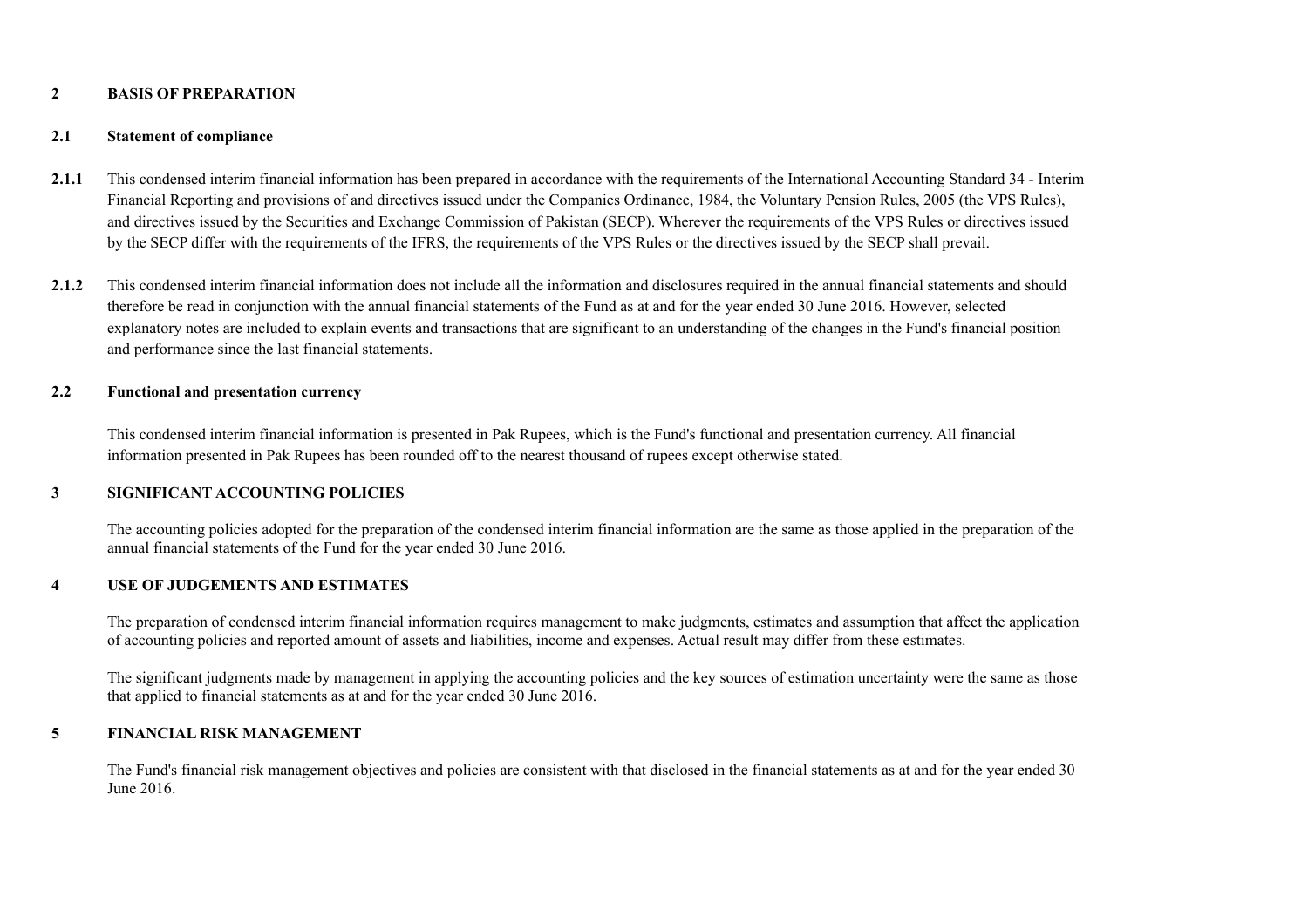| 6              | <b>BANK BALANCES</b>                                                                                   |     |                           |                         | 31 December 2016                          |                                |              |                          |                  | 30 June 2016                |                          |         |
|----------------|--------------------------------------------------------------------------------------------------------|-----|---------------------------|-------------------------|-------------------------------------------|--------------------------------|--------------|--------------------------|------------------|-----------------------------|--------------------------|---------|
|                |                                                                                                        |     |                           |                         | <b>Unaudited</b>                          |                                |              |                          |                  | Audited                     |                          |         |
|                |                                                                                                        |     | <b>Equity</b><br>Sub-Fund | <b>Debt</b><br>Sub-Fund | <b>Money</b><br><b>Market</b><br>Sub-Fund | <b>Commodities</b><br>Sub-Fund | <b>Total</b> | Equity<br>Sub-Fund       | Debt<br>Sub-Fund | Money<br>Market<br>Sub-Fund | Commodities<br>Sub-Fund  | Total   |
|                |                                                                                                        |     |                           |                         |                                           |                                |              |                          |                  |                             |                          |         |
|                | Savings accounts                                                                                       | 6.1 | 5,215                     | 7,629                   | 10,293                                    | 70,637                         | 93,774       | 9,160                    | 4,727            | 4,254                       | 73,176                   | 91,317  |
| 6.1            | These accounts carry rates ranging from $5.00\%$ to $6.25\%$ per annum (30 June 2016: 2.00% to 7.25%). |     |                           |                         |                                           |                                |              |                          |                  |                             |                          |         |
| $\overline{7}$ | <b>INVESTMENTS</b>                                                                                     |     |                           |                         | 31 December 2016                          |                                |              |                          |                  | 30 June 2016                |                          |         |
|                |                                                                                                        |     |                           |                         | <b>Unaudited</b>                          |                                |              |                          |                  | Audited                     |                          |         |
|                |                                                                                                        |     | <b>Equity</b><br>Sub-Fund | Debt<br>Sub-Fund        | <b>Money</b><br>Market<br>Sub-Fund        | <b>Commodities</b><br>Sub-Fund | <b>Total</b> | Equity<br>Sub-Fund       | Debt<br>Sub-Fund | Money<br>Market<br>Sub-Fund | Commodities<br>Sub-Fund  | Total   |
|                |                                                                                                        |     |                           |                         |                                           | ------------------             |              |                          |                  |                             |                          |         |
|                | <b>Available for sale investments</b>                                                                  |     |                           |                         |                                           |                                |              |                          |                  |                             |                          |         |
|                | Listed equity securities                                                                               | 7.1 | 96,131                    |                         |                                           | $\sim$                         | 96,131       | 74,705                   |                  |                             |                          | 74,705  |
|                | Government securities - Market                                                                         |     |                           |                         |                                           |                                |              |                          |                  |                             |                          |         |
|                | <b>Treasury Bills</b>                                                                                  | 7.3 | $\sim$                    | 44,651                  | 74,588                                    | $\sim$                         | 119,239      |                          | 44,949           | 74,915                      |                          | 119,864 |
|                | Government securities - Pakistan                                                                       |     |                           |                         |                                           |                                |              |                          |                  |                             |                          |         |
|                | <b>Investment Bonds</b>                                                                                | 7.4 | $\sim$                    | 25,766                  | $\blacksquare$                            |                                | 25,766       | $\overline{\phantom{a}}$ | 26,116           |                             | $\overline{\phantom{a}}$ | 26,116  |
|                | Term Finance Certificates                                                                              | 7.5 | $\overline{\phantom{a}}$  | 4,426                   |                                           |                                | 4,426        | $\overline{\phantom{a}}$ | 4,250            |                             |                          | 4,250   |
|                |                                                                                                        |     | 96,131                    | 74,843                  | 74,588                                    |                                | 245,562      | 74,705                   | 75,315           | 74,915                      |                          | 224,935 |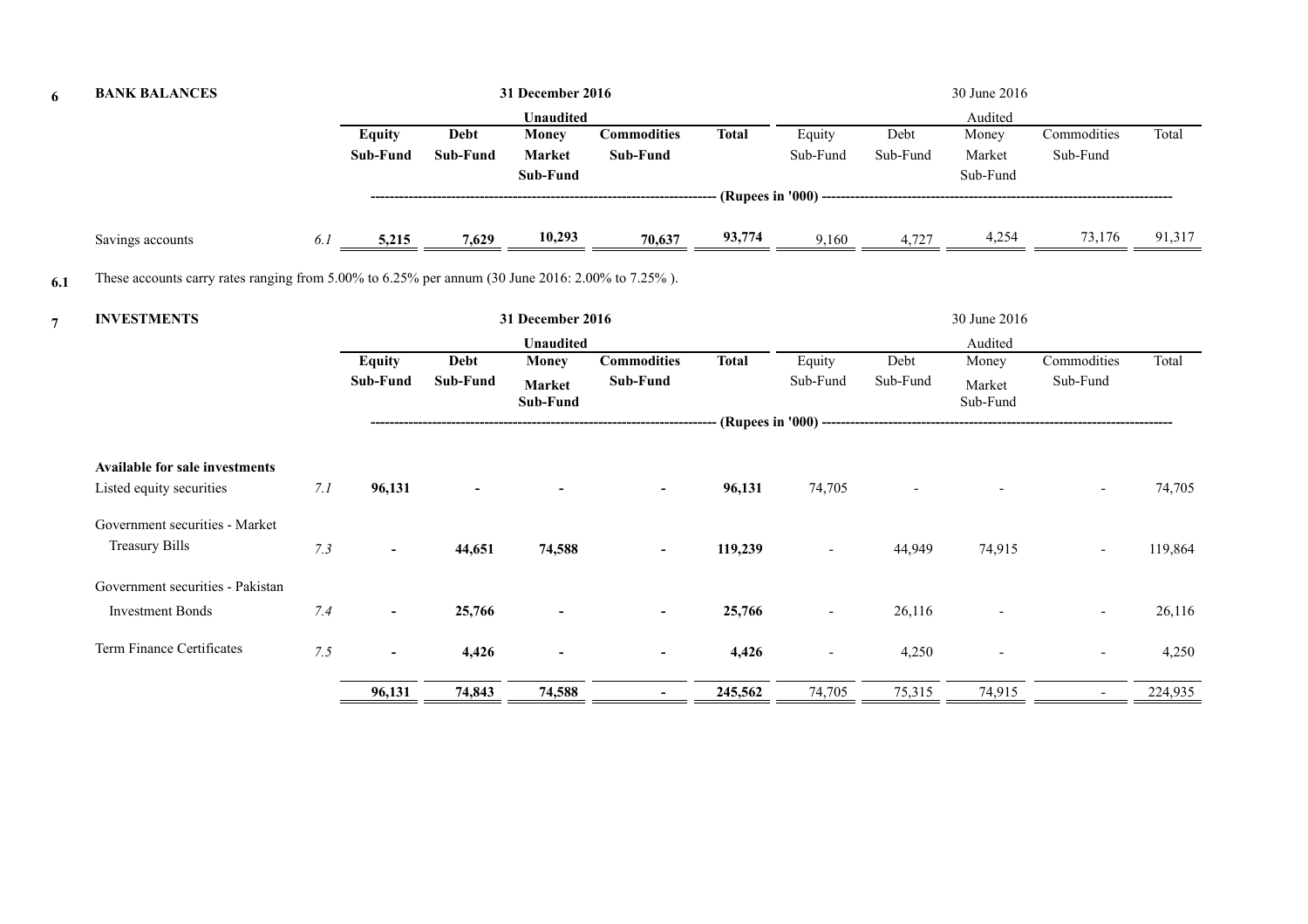### **7.1 Listed equity securities**

### **7.1.1 Held by Equity Sub-Fund**

**Shares of listed companies - fully paid up ordinary shares of Rs. 10 each unless stated otherwise**

| Name of the<br><b>Investee Company</b>   | As at 1 July<br>2016 | <b>Purchases</b><br>during the<br>period | Bonus/<br>rights<br>issue | <b>Sales</b><br>during<br>the<br>period    | As at 31<br><b>December</b><br>2016 | Carrying<br>cost<br>as at 31<br><b>December</b><br>2016 | Market value<br>as at 31<br>December 2016 | Market<br>value as a<br>percentage<br>of total<br>investment<br>of sub-fund | Market<br>value as a<br>percentage<br>of net<br>assets of<br>sub-fund | Par value as<br>a percentage<br>of issued<br>capital of the<br>investee<br>company held |
|------------------------------------------|----------------------|------------------------------------------|---------------------------|--------------------------------------------|-------------------------------------|---------------------------------------------------------|-------------------------------------------|-----------------------------------------------------------------------------|-----------------------------------------------------------------------|-----------------------------------------------------------------------------------------|
|                                          |                      |                                          |                           | -- (Number of shares) -------------------- |                                     |                                                         | (Rupees in '000)                          |                                                                             | $\frac{6}{2}$                                                         |                                                                                         |
| <b>Oil and Gas Marketing Copmpany</b>    |                      |                                          |                           |                                            |                                     |                                                         |                                           |                                                                             |                                                                       |                                                                                         |
| Pakistan State Oil Company Limited       | 19,000               | $\overline{\phantom{a}}$                 | $\sim$                    | 6,000                                      | 13,000                              | 5,097                                                   | 5,646                                     | 5.87                                                                        | 5.59                                                                  | 0.23                                                                                    |
|                                          | 19,000               | $\sim$                                   | $\sim$                    | 6,000                                      | 13,000                              | 5,097                                                   | 5,646                                     | 5.87                                                                        | 5.59                                                                  |                                                                                         |
| <b>Oil and Gas Exploration Companies</b> |                      |                                          |                           |                                            |                                     |                                                         |                                           |                                                                             |                                                                       |                                                                                         |
| Oil & Gas Development Company            | 5,000                | 28,000                                   |                           |                                            | 33,000                              | 5,169                                                   | 5,456                                     | 5.68                                                                        | 0.01                                                                  | 0.02                                                                                    |
| Pakistan Oilfields Limited               | 2,000                |                                          |                           |                                            | 2,000                               | 698                                                     | 1,069                                     | 1.11                                                                        |                                                                       | 0.02                                                                                    |
| Pakistan Petroleum Limited               | 37,500               | 3,000                                    |                           | $\overline{\phantom{a}}$                   | 40,500                              | 5,078                                                   | 7,621                                     | 7.93                                                                        | 7.55                                                                  | 0.02                                                                                    |
|                                          | 44,500               | 31,000                                   | $\sim$                    | $\sim$                                     | 75,500                              | 10,945                                                  | 14,146                                    | 14.72                                                                       | 7.56                                                                  |                                                                                         |
| Fertilizer                               |                      |                                          |                           |                                            |                                     |                                                         |                                           |                                                                             |                                                                       |                                                                                         |
| Fauji Fertilizer Company Limited         | 48,000               |                                          |                           | 33,000                                     | 15,000                              | 1,567                                                   | 1,565                                     | 1.63                                                                        | 1.55                                                                  | 0.04                                                                                    |
| Fauji Fertilizer Bin Qasim Limited       | 105,000<br>30,000    |                                          |                           | 105,000                                    | $\sim$                              |                                                         |                                           | $\overline{\phantom{a}}$<br>1.77                                            | 1.68                                                                  | 0.01                                                                                    |
| <b>Engro Fertilizers Limited</b>         |                      |                                          | $\overline{a}$            | 5,000                                      | 25,000                              | 1,612                                                   | 1,699                                     | 4.60                                                                        |                                                                       |                                                                                         |
| <b>Engro Corporation Limited</b>         | 19,500               |                                          |                           | 5,500                                      | 14,000                              | 4,287                                                   | 4,425                                     |                                                                             | 4.38                                                                  | 0.11                                                                                    |
|                                          | 202,500              | $\sim$                                   | $\sim$                    | 148,500                                    | 54,000                              | 7,466                                                   | 7,689                                     | 8.00                                                                        | 7.61                                                                  |                                                                                         |
| Cement                                   |                      |                                          |                           |                                            |                                     |                                                         |                                           |                                                                             |                                                                       |                                                                                         |
| D.G Khan Cement Limited                  | 27,000               | 5,000                                    | ÷                         | $\blacksquare$                             | 32,000                              | 5,324                                                   | 7,096                                     | 7.38                                                                        | 7.03                                                                  | 0.07                                                                                    |
| Fauji Cement Company Limited             | 90,000               | 24,000                                   |                           |                                            | 114,000                             | 4,283                                                   | 5,139                                     | 5.35                                                                        | 5.09                                                                  | 0.03                                                                                    |
| Cherat Cement Company Limited            | $\sim$               | 7,500                                    |                           |                                            | 7,500                               | 939                                                     | 1,305                                     | 1.36                                                                        | 1.29                                                                  | 0.03                                                                                    |
| Lucky Cement Limited                     | 10,000               | 2,000                                    |                           | 1,000                                      | 11,000                              | 6,173                                                   | 9,529                                     | 9.91                                                                        | 9.44                                                                  | 0.15                                                                                    |
|                                          | 127,000              | 38,500                                   | $\sim$                    | 1,000                                      | 164,500                             | 16,719                                                  | 23,069                                    | 24.00                                                                       | 22.85                                                                 |                                                                                         |
| <b>Power Generation and Distribution</b> |                      |                                          |                           |                                            |                                     |                                                         |                                           |                                                                             |                                                                       |                                                                                         |
| Hub Power Company Limited                | 40,000               |                                          |                           |                                            | 40,000                              | 3,899                                                   | 4,939                                     | 5.14                                                                        | 4.89                                                                  | 0.04                                                                                    |
| Kot Addu Power Company Limited           | 52,000               | 20,000                                   |                           | 64,000                                     | 8,000                               | 677                                                     | 630                                       | 0.66                                                                        | 0.62                                                                  | 0.03                                                                                    |
|                                          | 92,000               | 20,000                                   | $\blacksquare$            | 64,000                                     | 48,000                              | 4,576                                                   | 5,569                                     | 5.80                                                                        | 5.51                                                                  |                                                                                         |
| <b>Food and Personal Care Products</b>   |                      |                                          |                           |                                            |                                     |                                                         |                                           |                                                                             |                                                                       |                                                                                         |
|                                          |                      |                                          |                           |                                            |                                     |                                                         |                                           |                                                                             |                                                                       |                                                                                         |
| Engro Foods Limited                      | 27,000               | 11,000                                   |                           | 38,000                                     |                                     |                                                         |                                           |                                                                             |                                                                       |                                                                                         |
|                                          | 27,000               | 11,000                                   | $\sim$                    | 38,000                                     | $\sim$                              | $\overline{\phantom{a}}$                                | $\sim$                                    | $\sim$                                                                      |                                                                       |                                                                                         |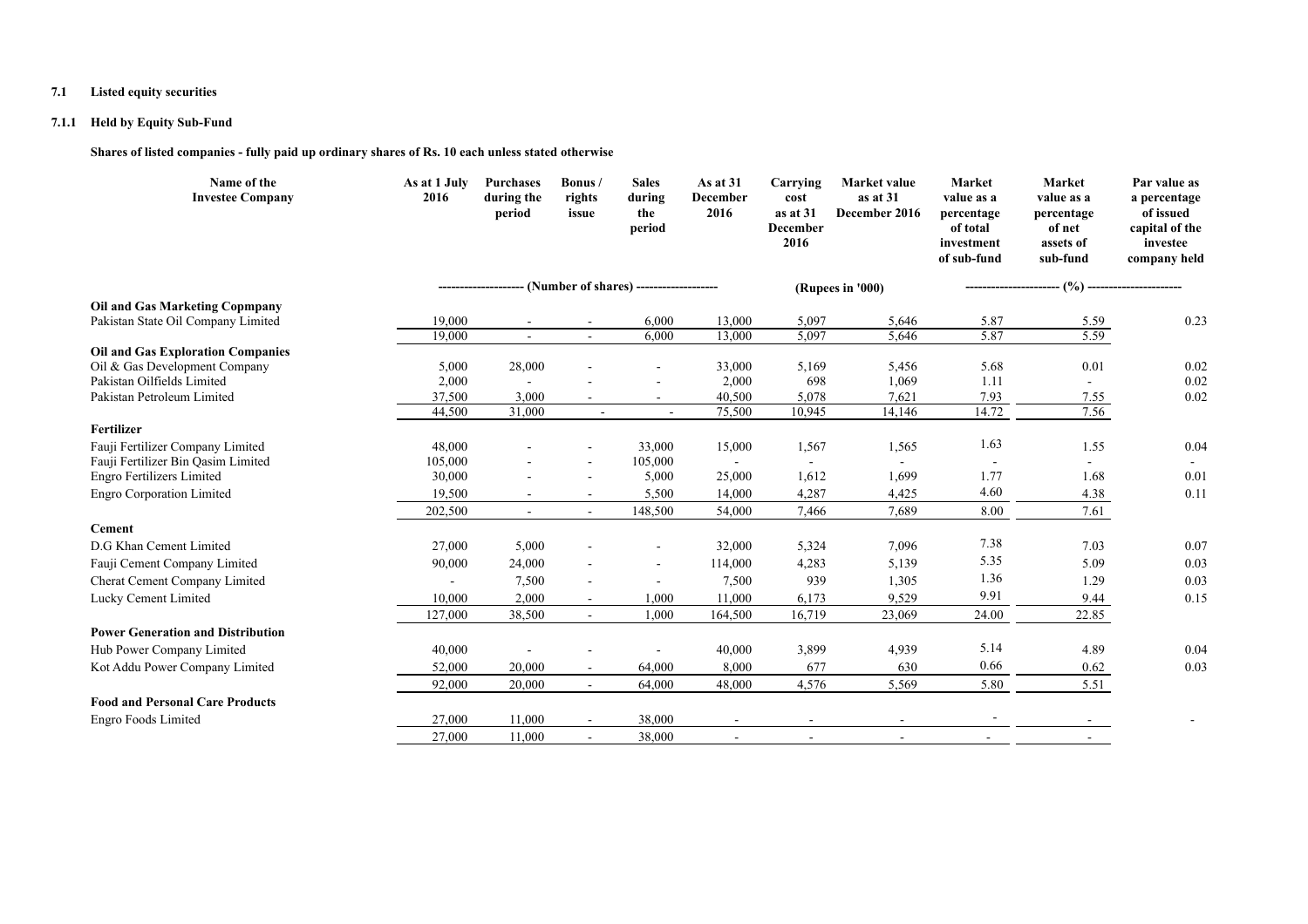| Name of the<br><b>Investee Company</b>                | As at 1 July<br>2016     | <b>Purchases</b><br>during the<br>period | Bonus/<br>rights<br>issue | <b>Sales</b><br>during<br>the<br>period | As at 31<br><b>December</b><br>2016 | Carrying<br>cost<br>as at 31<br><b>December</b><br>2016 | <b>Market value</b><br>as at 31<br>December 2016 | <b>Market</b><br>value as a<br>percentage<br>of total<br>investment<br>of sub-fund | Market<br>value as a<br>percentage<br>of net<br>assets of<br>sub-fund | Par value as<br>a percentage<br>of issued<br>capital of the<br>investee<br>company held |
|-------------------------------------------------------|--------------------------|------------------------------------------|---------------------------|-----------------------------------------|-------------------------------------|---------------------------------------------------------|--------------------------------------------------|------------------------------------------------------------------------------------|-----------------------------------------------------------------------|-----------------------------------------------------------------------------------------|
|                                                       |                          |                                          | (Number of shares) -      |                                         |                                     |                                                         | (Rupees in '000)                                 |                                                                                    | (%)                                                                   |                                                                                         |
| <b>Automobile Assemblers</b>                          |                          |                                          |                           |                                         |                                     |                                                         |                                                  |                                                                                    |                                                                       |                                                                                         |
| Indus Motors Company Limited                          | 5,000                    |                                          |                           |                                         | 5,000                               | 4,698                                                   | 8,074                                            | 8.40                                                                               | $8.00\,$                                                              | 0.64                                                                                    |
|                                                       | 5,000                    |                                          |                           | $\blacksquare$                          | 5,000                               | 4,698                                                   | 8,074                                            | 8.40                                                                               | 8.00                                                                  |                                                                                         |
| <b>Automobile Parts and Accessories</b>               |                          |                                          |                           |                                         |                                     |                                                         |                                                  |                                                                                    |                                                                       |                                                                                         |
| Agriauto Industries Limited                           | $\sim$                   | 5,000                                    | $\blacksquare$            | $\sim$                                  | 5,000                               | 1,221                                                   | 1,790                                            | 1.86                                                                               | 1.77                                                                  | 0.64                                                                                    |
|                                                       | $\overline{\phantom{a}}$ | 5,000                                    | $\blacksquare$            | $\sim$                                  | 5,000                               | 1,221                                                   | 1,790                                            | 1.86                                                                               | 1.77                                                                  |                                                                                         |
| <b>Engineering</b>                                    |                          |                                          |                           |                                         |                                     |                                                         |                                                  |                                                                                    |                                                                       |                                                                                         |
| Crescent Steel And Allied Proudcts Limited            | $\overline{\phantom{a}}$ | 48,500                                   | $\sim$                    | 5,000                                   | 43,500                              | 5,461                                                   | 6,707                                            | 6.98                                                                               | 6.64                                                                  | 0.64                                                                                    |
|                                                       | $\blacksquare$           | 48,500                                   | $\blacksquare$            | 5,000                                   | 43,500                              | 5,461                                                   | 6,707                                            | 6.98                                                                               | 6.64                                                                  |                                                                                         |
| <b>Textile Composite</b>                              |                          |                                          |                           |                                         |                                     |                                                         |                                                  |                                                                                    |                                                                       |                                                                                         |
| Nishat Mills Limited                                  | $\overline{\phantom{a}}$ | 8,000                                    |                           | $\sim$                                  | 8,000                               | 1,111                                                   | 1,218                                            | 1.27                                                                               | 1.21                                                                  | 0.64                                                                                    |
|                                                       | $\blacksquare$           | 8,000                                    | $\sim$                    | $\sim$                                  | 8,000                               | 1,111                                                   | 1,218                                            | 1.27                                                                               | 1.21                                                                  |                                                                                         |
| <b>Cable and Electrical Goods</b>                     |                          |                                          |                           |                                         |                                     |                                                         |                                                  |                                                                                    |                                                                       |                                                                                         |
| Pakistan Cables Limited                               | $\overline{\phantom{a}}$ | 4,000                                    |                           | $\overline{\phantom{a}}$                | 4,000                               | 883                                                     | 1,400                                            | 1.46                                                                               | 1.39                                                                  | 0.64                                                                                    |
|                                                       | $\blacksquare$           | 4,000                                    | $\sim$                    | $\blacksquare$                          | 4,000                               | 883                                                     | 1,400                                            | 1.46                                                                               | 1.39                                                                  |                                                                                         |
| Pharmaceuticals                                       |                          |                                          |                           |                                         |                                     |                                                         |                                                  |                                                                                    |                                                                       |                                                                                         |
| Searle Pakistan Limited                               | $\overline{\phantom{a}}$ | 6,000                                    | 840                       | $\sim$                                  | 6,840                               | 3,489                                                   | 4,472                                            | 4.65                                                                               | 4.43                                                                  | 0.64                                                                                    |
|                                                       | $\overline{\phantom{a}}$ | 6,000                                    | 840                       | $\sim$                                  | 6,840                               | 3,489                                                   | 4,472                                            | 4.65                                                                               | 4.43                                                                  |                                                                                         |
| <b>Commercial Banks</b>                               |                          |                                          |                           |                                         |                                     |                                                         |                                                  |                                                                                    |                                                                       |                                                                                         |
| Bank Al Habib Limited                                 | 30,000                   |                                          |                           | $\sim$                                  | 30,000                              | 1,323                                                   | 1,770                                            | 1.84                                                                               | 1.75                                                                  | 0.01                                                                                    |
| Habib Metropolitan Bank Limited<br>Habib Bank Limited | 8,000                    |                                          |                           | 8,000                                   | $\sim$                              | $\sim$                                                  |                                                  | $\overline{a}$                                                                     | $\blacksquare$                                                        |                                                                                         |
| <b>MCB</b> Bank Limited                               |                          | 8,000                                    |                           | $\overline{\phantom{a}}$                | 8,000                               | 1,897                                                   | 2,186                                            | 2.27                                                                               | 2.17                                                                  | 0.04                                                                                    |
| United Bank Limited                                   | 19,000                   | 6,000                                    |                           | $\overline{\phantom{a}}$                | 25,000                              | 5,297                                                   | 5,945                                            | 6.18                                                                               | 5.89                                                                  | 0.04                                                                                    |
|                                                       | 10,000                   | 17,000                                   | $\sim$                    | $\sim$                                  | 27,000                              | 5,580                                                   | 6,450                                            | 6.71                                                                               | 6.39                                                                  | 0.01                                                                                    |
|                                                       | 67,000                   | 31,000                                   | $\sim$                    | 8,000                                   | 90,000                              | 14,097                                                  | 16,351                                           | 17.00                                                                              | 16.20                                                                 |                                                                                         |
| Total - 31 December 2016                              | 584,000                  | 203,000                                  | 840                       | 270,500                                 | 517,340                             | 75,763                                                  | 96,131                                           | 100.00                                                                             | 88.76                                                                 |                                                                                         |
| Total - 30 June 2016                                  | 196,500                  | 402,500                                  |                           | 15,000                                  | 584,000                             | 69,626                                                  | 74,705                                           | 100.00                                                                             | 89.19                                                                 |                                                                                         |

**7.1.2** Investments include shares with market value of Rs. 4.914 million (30 June 2016: Rs 50.062 million)which have been pledged with National Clearing Company of Pakistan Limited for guaranteeing settlement of the Fund's trades in accordance with Circular no. 11 dated 23 October 2007 issued by the Securities and Exchange Commission of Pakistan.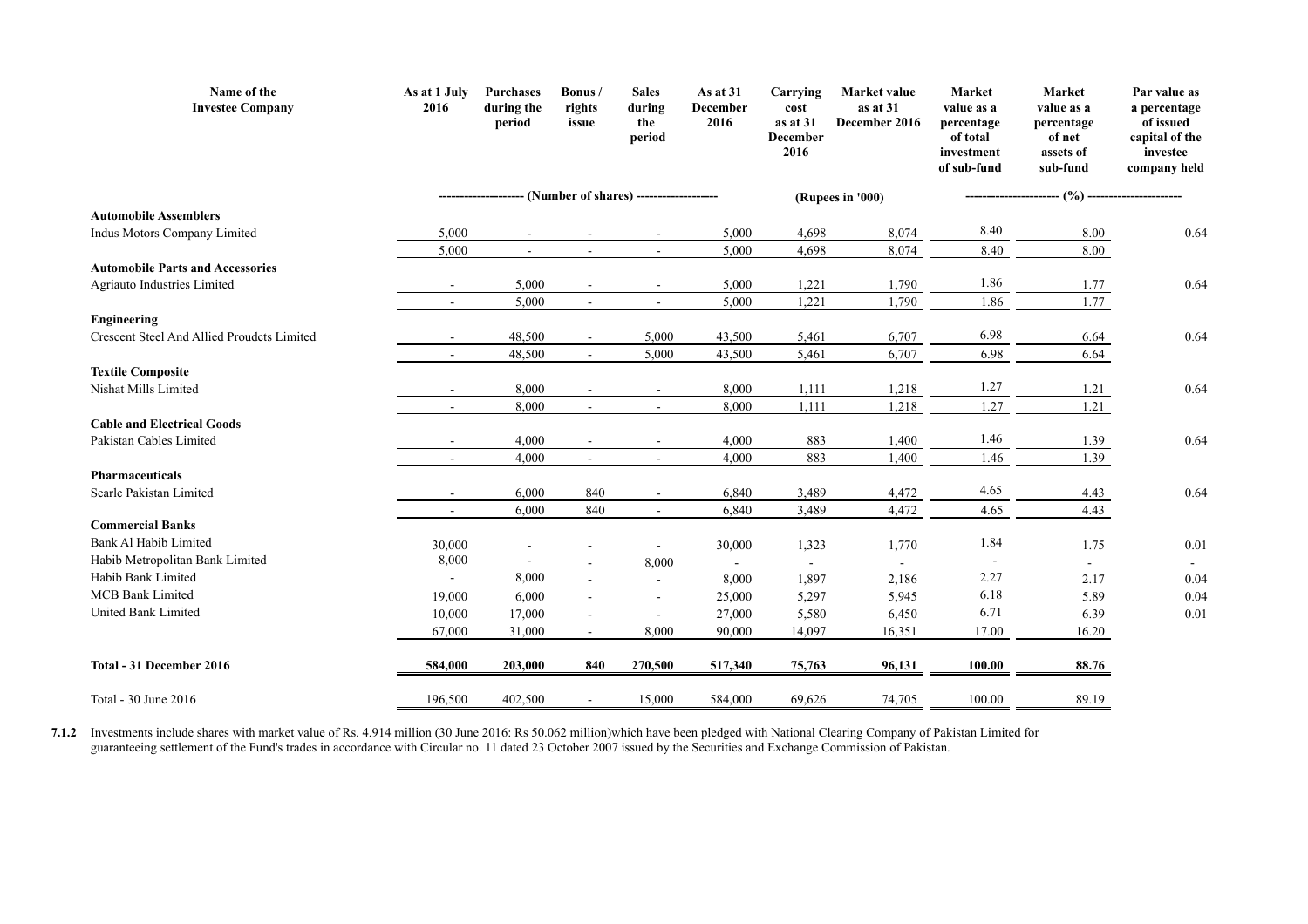**7.2** Finance Act 2014 has introduced tax on bonus shares issued by the Companies. Most Equity Funds including NIT- PF Equity Sub Fund have challenged the applicability of withholding tax provision on bonus shares before Honorable High Court of Sindh ("the Court") on various legal grounds and have sought relief from the Court. The Court, in its order dated 25 November 2014, has granted interim relief by passing the restraining order whereby the Defendants, (issuers of the Bonus shares) have refrained from deducting and /or transferring 5% withholding tax on bonus shares issued by them.

As an abundant caution, the Fund has made payments which is equivalent to 5% value of the respective bonus shares, determined on the basis of day-end price on the first day of book closure. These payments have been recorded as part of cost of respective investments. Detail is as follows.  **5% (No. Market**

|                                          | 5% (No.<br>of Bonus<br>shares) | Market<br>value as at<br>31 December<br>2016 | Payment<br>made to the<br>investee<br>companies |
|------------------------------------------|--------------------------------|----------------------------------------------|-------------------------------------------------|
|                                          |                                |                                              | (Rupees in '000)                                |
| Searle Pharmaceuticals Pakistan Limited* | 42                             | 27                                           | 21                                              |

\* Searle Pakistan has not released the bonus shares and retained the payment due to court order

#### **7.3 Government securities - Market Treasury Bills**

|       |                                                          |              |                          | Face value                        |                                            |                                               |                          | As at 31 December 2016   | Market                                                             | Market                                                   |
|-------|----------------------------------------------------------|--------------|--------------------------|-----------------------------------|--------------------------------------------|-----------------------------------------------|--------------------------|--------------------------|--------------------------------------------------------------------|----------------------------------------------------------|
| 7.3.1 | Held by Debt sub-fund                                    |              | As at 1 July<br>2016     | Purchases<br>during the<br>period | Sales /<br>matured<br>during the<br>period | As at 31<br>December<br>2016                  | Carrying<br>cost         | Market value             | value as a<br>percentage<br>of total<br>investments<br>of sub fund | value as a<br>percentage<br>of net assets<br>of sub fund |
|       |                                                          |              |                          |                                   |                                            | - (Rupees in '000) -------------------------- |                          |                          | $-(\%)$ --                                                         |                                                          |
|       | <b>Issue date</b>                                        | <b>Tenor</b> |                          |                                   |                                            |                                               |                          |                          |                                                                    |                                                          |
|       | 18 August 2016                                           | 6 months     |                          | 45,000                            | $\overline{\phantom{a}}$                   | 45,000                                        | 44,675                   | 44,651                   | 59.66                                                              | 52.32                                                    |
|       | 14 April 2016                                            | 3 months     | 45,000                   | $\overline{\phantom{a}}$          | 45,000                                     | $\overline{\phantom{a}}$                      |                          |                          | $\overline{\phantom{a}}$                                           | $\overline{\phantom{a}}$                                 |
|       | 20 August 2015                                           | 12 months    | 45,000                   |                                   | 45,000                                     |                                               |                          |                          | $\overline{\phantom{a}}$                                           | $-$                                                      |
|       |                                                          |              | 90,000                   | 45,000                            | 90,000                                     | 45,000                                        | 44,675                   | 44,651                   | 59.66                                                              | 52.32                                                    |
| 7.3.2 | <b>Held by Money Market sub-fund</b>                     |              |                          |                                   |                                            |                                               |                          |                          |                                                                    |                                                          |
|       | <b>Issue date</b>                                        | <b>Tenor</b> |                          |                                   |                                            |                                               |                          |                          |                                                                    |                                                          |
|       | 10 November 2016                                         | 3 months     | $\overline{\phantom{a}}$ | 75,000                            | $\overline{\phantom{a}}$                   | 75,000                                        | 74,617                   | 74,588                   | 100.00                                                             | 87.39                                                    |
|       | 18 August 2016                                           | 3 months     | $\overline{\phantom{a}}$ | 75,000                            | 75,000                                     | $\overline{\phantom{a}}$                      | $\overline{\phantom{a}}$ |                          | $\overline{\phantom{a}}$                                           | $\overline{\phantom{a}}$                                 |
|       | 14 April 2016                                            | 3 months     | 75,000                   |                                   | 75,000                                     | $\overline{\phantom{a}}$                      |                          |                          |                                                                    | $\overline{\phantom{a}}$                                 |
|       | 20 August 2015                                           | 12 months    | 75,000                   | $\overline{\phantom{a}}$          | 75,000                                     | $\overline{\phantom{a}}$                      | $\overline{\phantom{a}}$ | $\overline{\phantom{a}}$ | $\overline{\phantom{a}}$                                           | $\sim$                                                   |
|       |                                                          |              | 150,000                  | 150,000                           | 225,000                                    | 75,000                                        | 74,617                   | 74,588                   | 100.00                                                             | 87.39                                                    |
| 7.4   | <b>Government securities - Pakistan Investment Bonds</b> |              |                          |                                   |                                            |                                               |                          |                          |                                                                    |                                                          |
| 7.4.1 | <b>Held by Debt Sub-Fund</b>                             |              |                          |                                   |                                            |                                               |                          |                          |                                                                    |                                                          |
|       | <b>Issue date</b>                                        | <b>Tenor</b> |                          |                                   |                                            |                                               |                          |                          |                                                                    |                                                          |
|       |                                                          |              |                          |                                   |                                            |                                               |                          |                          |                                                                    |                                                          |

26 March 2015 3 years **25,000 - - 25,000 25,711 25,766 34.43 30.19**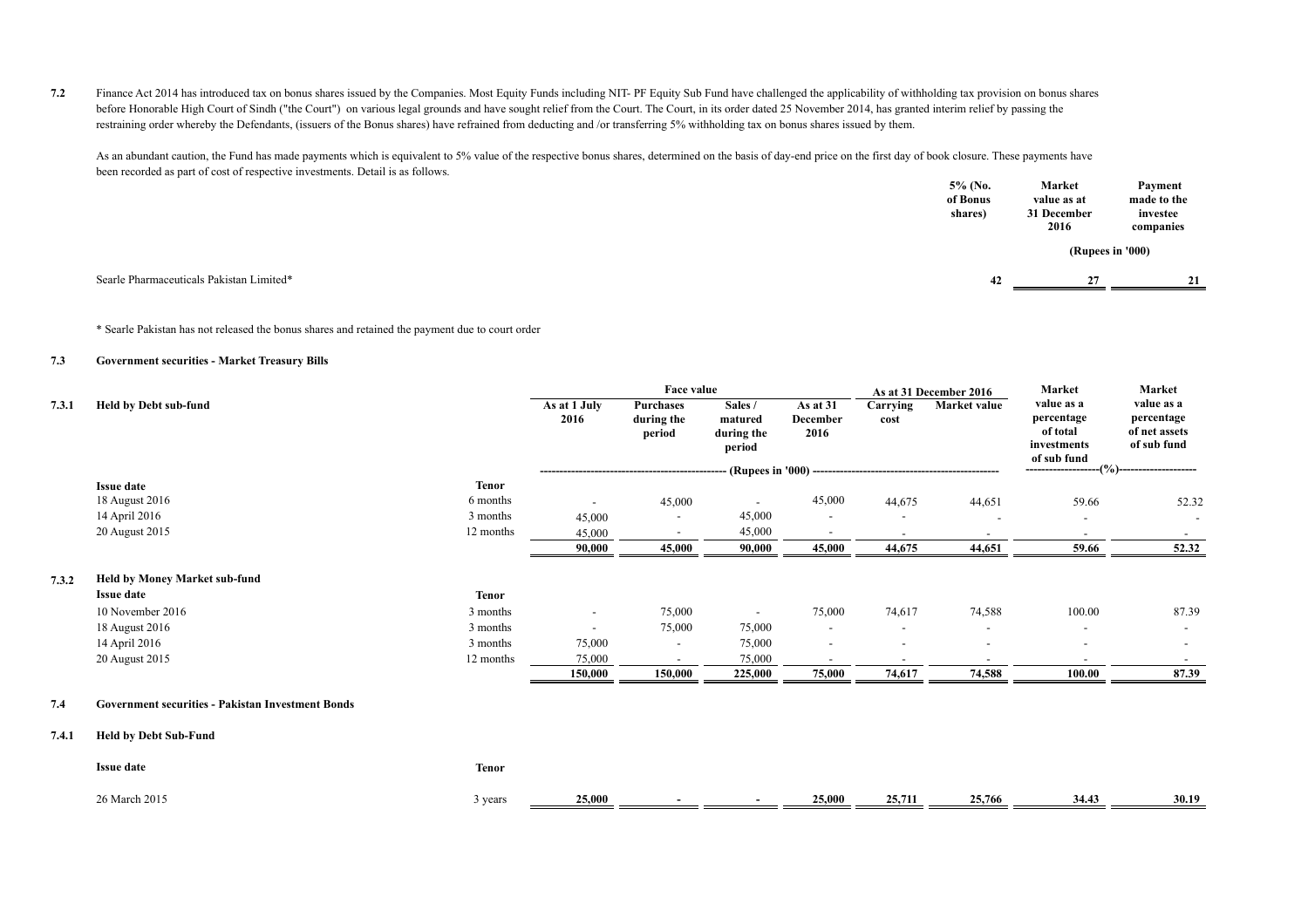#### **7.5 Term Finance Certificates**

#### **7.5.1 Held by Debt Sub-Fund**

#### Term finance certificates have a face value of Rs. 5,000 each.

| Name of the investee company      | As at 1<br><b>July 2016</b> | <b>Number of certificates</b><br>Purchases<br>during<br>the year | Sales /<br>redeemed<br>during the<br>year | As at<br>31<br><b>December</b><br>2016 | Carrving<br>cost | As at 31 December 2016<br>Market value | Market<br>value as a<br>percentage<br>of total<br>investments<br>of sub fund | Market<br>value as a<br>percentage<br>of net assets<br>of sub fund |
|-----------------------------------|-----------------------------|------------------------------------------------------------------|-------------------------------------------|----------------------------------------|------------------|----------------------------------------|------------------------------------------------------------------------------|--------------------------------------------------------------------|
|                                   |                             |                                                                  |                                           |                                        |                  | (Rupees in '000)                       |                                                                              | -------- (%) -----------------                                     |
| Bank Al-Habib Limited (5th issue) | 875                         |                                                                  |                                           | 875                                    | 4.374            | 4,426                                  | 5.91                                                                         | 5.19                                                               |

### **7.6 Significant terms and conditions of term finance certificates outstanding at the period ended are as follows:**

| Name of security                  | Number of<br>certificates | Unredeemed<br>face value<br>(Rupees) | Mark-up rate<br>(per annum) | <b>Issue date</b> | <b>Tenor</b><br>$\sim$ $\sim$ | Secured /<br>unsecured | Rating |
|-----------------------------------|---------------------------|--------------------------------------|-----------------------------|-------------------|-------------------------------|------------------------|--------|
| Bank Al-Habib Limited (5th issue) | 875                       | 4,999                                | 6-months KIBOR $+$ 0.75%    | 17 March 2016     | 10 years                      | Unsecured              | AΑ     |

#### **7.7 Net unrealised appreciation / (diminution) on re-measurement of investments classified as 'available for sale'**

|       |                                                                                              | 31 December 2016 |                          |           |                          |              |                                           | 31 December 2015         |                          |                          |                          |  |
|-------|----------------------------------------------------------------------------------------------|------------------|--------------------------|-----------|--------------------------|--------------|-------------------------------------------|--------------------------|--------------------------|--------------------------|--------------------------|--|
|       |                                                                                              | Equity           | Debt                     | Money     | <b>Commodities</b>       | <b>Total</b> | Equity                                    | Debt                     | Money                    | Commodities              | Total                    |  |
|       |                                                                                              | Sub-Fund         | Sub-Fund                 | Market    | Sub-Fund                 |              | Sub-Fund                                  | Sub-Fund                 | Market                   | Sub-Fund                 |                          |  |
|       |                                                                                              |                  |                          | Sub-Fund  |                          |              | (Rupees in '000) ------------------------ |                          | Sub-Fund                 |                          |                          |  |
|       |                                                                                              |                  |                          |           |                          |              |                                           |                          |                          |                          |                          |  |
|       | Market value of investments                                                                  | 96,131           | 74,843                   | 74,588    | $\overline{\phantom{a}}$ | 245,562      | 60,938                                    | 74,726                   | 74,726                   | $\overline{\phantom{0}}$ | 210,390                  |  |
|       | Less: Carrying cost - net of impairment                                                      | (75,763)         | (74,760)                 | (74, 617) | $\overline{\phantom{a}}$ | (225, 140)   | (65, 192)                                 | (74, 744)                | (74, 744)                | $\overline{\phantom{a}}$ | (214,680)                |  |
|       |                                                                                              | 20,368           | 83                       | (29)      | $\overline{\phantom{a}}$ | 20,422       | (4,254)                                   | (18)                     | (18)                     | $\overline{\phantom{a}}$ | (4,290)                  |  |
|       | Less / Add: Net unrealised (appreciation) and<br>diminution on re-measurement of investments |                  |                          |           |                          |              |                                           |                          |                          |                          |                          |  |
|       | at beginning of the year                                                                     | (5,079)          | 5                        | 10        | $\overline{\phantom{a}}$ | (5,064)      | (29)                                      | $\overline{\phantom{a}}$ |                          |                          | (29)                     |  |
|       |                                                                                              | 15,289           | 88                       | (19)      |                          | 15,358       | (4,283)                                   | (18)                     | (18)                     |                          | (4,319)                  |  |
| 7.7.1 | Provision for impairment against equity securities                                           |                  |                          |           |                          |              |                                           |                          |                          |                          |                          |  |
|       | Balance as at 1 July 2016                                                                    | 6,680            | $\overline{\phantom{0}}$ |           | $\overline{\phantom{a}}$ | 6,680        | $\overline{\phantom{a}}$                  | $\overline{\phantom{a}}$ | $\overline{\phantom{a}}$ |                          | $\overline{\phantom{a}}$ |  |
|       | Charge for the period - net of disposals                                                     | 123              | $\overline{\phantom{0}}$ |           | $\overline{\phantom{0}}$ | 123          | $\overline{\phantom{a}}$                  | $\overline{\phantom{0}}$ |                          |                          |                          |  |
|       | Balance as at 31 December 2016                                                               | 6,803            | $\overline{\phantom{0}}$ |           | $\overline{\phantom{0}}$ | 6,803        | $\overline{\phantom{a}}$                  |                          |                          |                          |                          |  |
|       |                                                                                              |                  |                          |           |                          |              |                                           |                          |                          |                          |                          |  |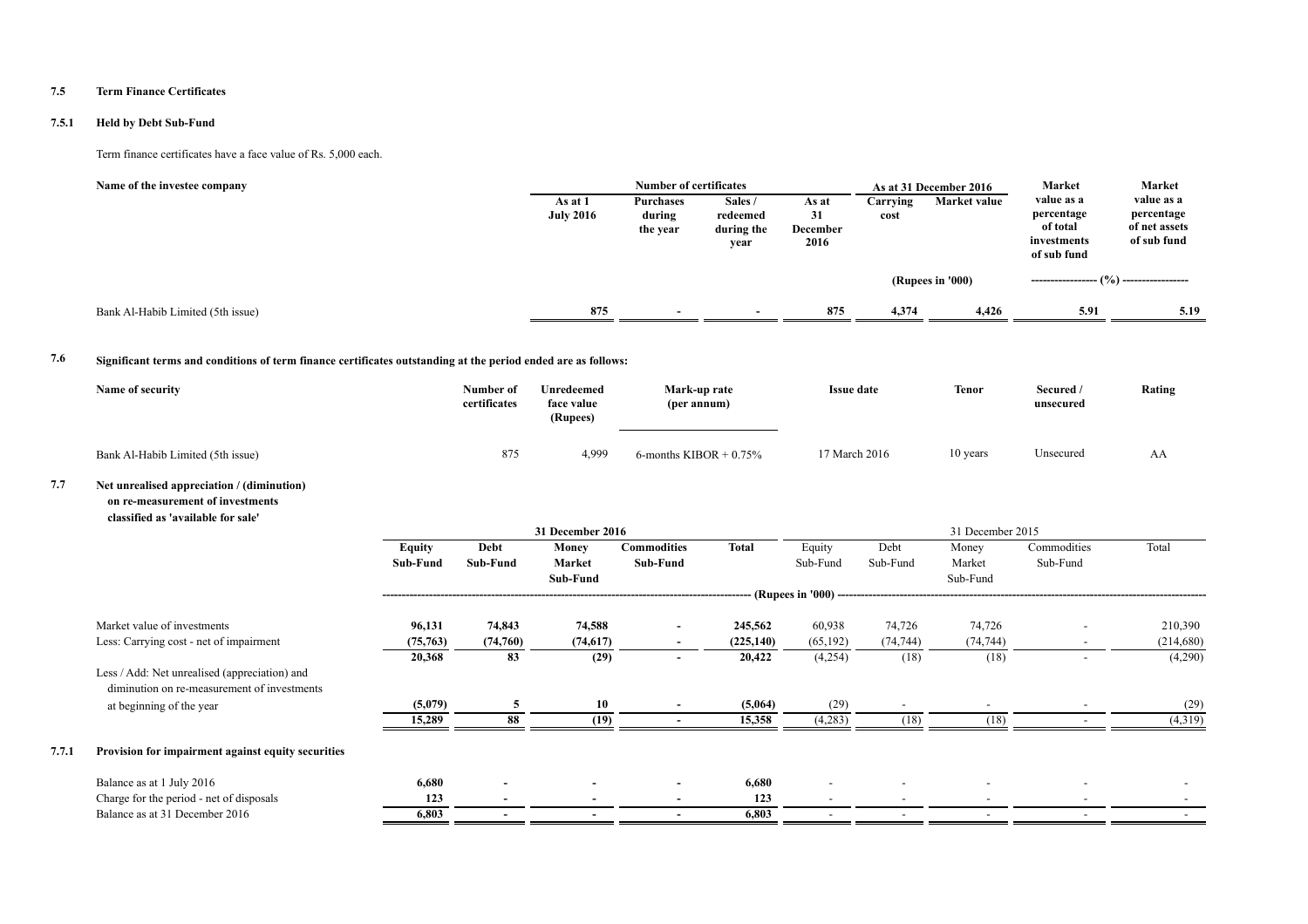| 8 | <b>DIVIDEND AND PROFIT</b>          |          |                          | 31 December 2016         |                          |                          | 30 June 2016              |                          |          |                          |       |  |
|---|-------------------------------------|----------|--------------------------|--------------------------|--------------------------|--------------------------|---------------------------|--------------------------|----------|--------------------------|-------|--|
|   | <b>RECEIVABLE</b>                   | Equity   | Debt                     | Money                    | <b>Commodities</b>       | <b>Total</b>             | Equity                    | Debt                     | Money    | Commodities              | Total |  |
|   |                                     | Sub-Fund | Sub-Fund                 | Market                   | Sub-Fund                 |                          | Sub-Fund                  | Sub-Fund                 | Market   | Sub-Fund                 |       |  |
|   |                                     |          |                          | Sub-Fund                 |                          |                          |                           |                          | Sub-Fund |                          |       |  |
|   |                                     |          |                          |                          |                          |                          | $-$ (Rupees in '000) ---- |                          |          |                          |       |  |
|   | Dividend and profit receivables on: |          |                          |                          |                          |                          |                           |                          |          |                          |       |  |
|   | - Term Finance Certificates         |          | 87                       | $\overline{\phantom{a}}$ | $\overline{\phantom{a}}$ | 87                       |                           | 90                       |          | $\overline{\phantom{0}}$ | 90    |  |
|   | - Pakistan Investment Bonds         |          | 590                      | $\overline{\phantom{a}}$ | $\overline{\phantom{a}}$ | 590                      | $\overline{\phantom{0}}$  | 581                      |          | $\overline{\phantom{0}}$ | 581   |  |
|   | - Savings Accounts                  | 25       | 67                       | 57                       | 383                      | 532                      | 11                        | 19                       | 19       |                          | 49    |  |
|   | - Dividend                          | 514      | $\sim$                   | $\sim$                   | $\overline{\phantom{0}}$ | 514                      | 359                       | $\overline{\phantom{a}}$ |          | $\overline{\phantom{0}}$ | 359   |  |
|   | - Others                            |          | $\overline{\phantom{0}}$ | $\overline{\phantom{0}}$ |                          | $\overline{\phantom{a}}$ | $\overline{\phantom{0}}$  | $\overline{\phantom{0}}$ |          | 37                       | 37    |  |
|   |                                     | 539      | 744                      | 57                       | 383                      | 1,723                    | 370                       | 690                      | 19       |                          | 1,116 |  |

#### **9 ADVANCE AGAINST SUBSCRIPTION OF FATIMA FERTILIZER COMPANY LIMITED - IJARAH SUKUK**

This represents the amount made against subscription of Ijara Sukkuk Certificate of Fatima Fertilizer Company Limited. Subsequent to the period end an amount of Rs. 1.505 million has been refunded.

#### **10 PAYABLE TO NATIONAL INVESTMENT TRUST**

#### **LIMITED - PENSION FUND MANAGER**

|                                          |      |          |          | 31 December 2016    |                          |              |                      |          | 30 June 2016             |             |       |
|------------------------------------------|------|----------|----------|---------------------|--------------------------|--------------|----------------------|----------|--------------------------|-------------|-------|
|                                          |      |          |          | Unaudited           |                          |              |                      |          | Audited                  |             |       |
|                                          |      | Equity   | Debt     | <b>Money Market</b> | Commodities              | <b>Total</b> | Equity               | Debt     | Money Market             | Commodities | Total |
|                                          |      | Sub-Fund | Sub-Fund | Sub-Fund            | Sub-Fund                 |              | Sub-Fund             | Sub-Fund | Sub-Fund                 | Sub-Fund    |       |
|                                          |      |          |          |                     |                          |              | (Rupees in '000) --- |          |                          |             |       |
| Remuneration of Pension Fund Manager     | 10.1 | 123      | 108      | 113                 | 96                       | 440          | 102                  | 97       | 101                      | 98          | 398   |
| Sindh Sales Tax                          | 10.2 | 16       | 14       | 15                  | 12                       | 57           |                      | 16       | 16                       | 16          | 65    |
| Preliminary expenses and flotation costs |      | 61       | -61      | 61                  | 61                       | 244          | 61                   | 61       | 61                       | 60          | 243   |
| Security deposit                         |      | 2,600    | 100      |                     | $\overline{\phantom{a}}$ | 2,700        | 2,600                | 100      | $\overline{\phantom{0}}$ |             | 2,700 |
| Others                                   |      | 25       | 25       | 20                  | 20                       | 90           | 25                   | 27       | 22                       | 22          | 96    |
|                                          |      | 2,825    | 308      | 209                 | 189                      | 3,531        | 2,805                | 301      | 200                      | 196         | 3,502 |

10.1 As per rule 11 of the Voluntary Pension System Rules, 2005, the Pension Fund Manager has charged its remuneration at the rate of 1.5 percent per annum of the average annual net assets of each of the Sub-Fund for the current period. The remuneration is paid on a monthly basis in arrears.

**10.2** The Sindh Provincial Government has levied Sindh Sales Tax at the rate of 13% on the remuneration of the Pension Fund Manager through Sindh Sales Tax on Services Act, 2011 ( 30 June 2016: 14% ).

#### **11 PAYABLE TO CENTRAL DEPOSITORY COMPANY OF PAKISTAN LIMITED - TRUSTEE**

| $\sim$<br>Trust<br>≧ration<br>i Trustee remuneration<br>Sindh Sales Tax on |  |    |  | 10 | 10 |  |  |
|----------------------------------------------------------------------------|--|----|--|----|----|--|--|
|                                                                            |  | -- |  |    |    |  |  |

**11.1** The Sindh Provincial Government has levied Sindh Sales Tax at the rate of 13% on the remuneration of the Trustee through Sindh Sales Tax on Services Act, 2011 ( 30 June 2016: 14% ).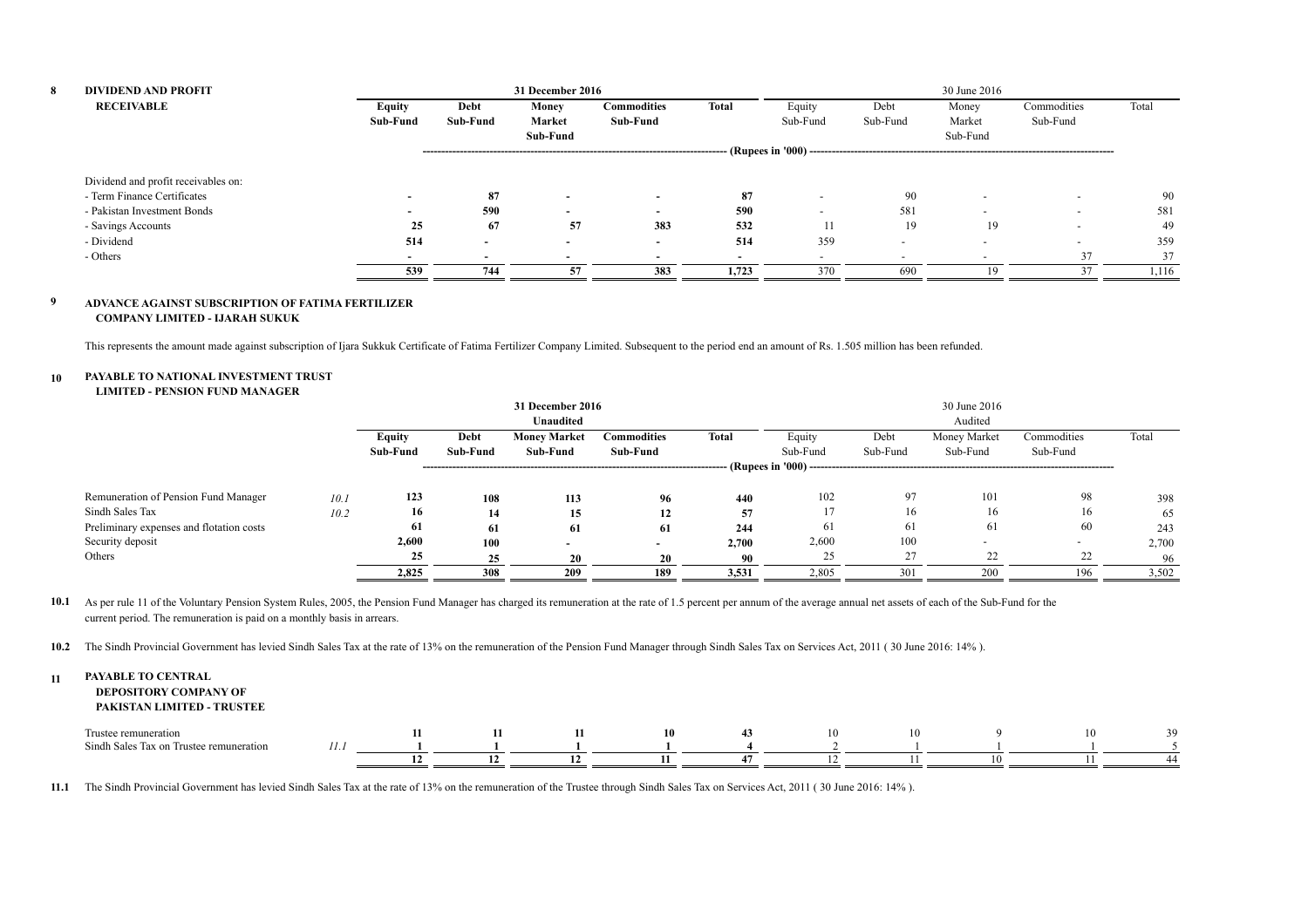#### **12 FINANCIAL ASSETS AT FAIR VALUE THROUGH PROFIT OR LOSS**

|      |                                                                                                                                                                 |      |                           |                  | 31 December 2016            |                                |                      |                                        |                    | 31 December 2015                                      |                                                                                       |                                                                                       |
|------|-----------------------------------------------------------------------------------------------------------------------------------------------------------------|------|---------------------------|------------------|-----------------------------|--------------------------------|----------------------|----------------------------------------|--------------------|-------------------------------------------------------|---------------------------------------------------------------------------------------|---------------------------------------------------------------------------------------|
|      |                                                                                                                                                                 |      | <b>Equity</b><br>Sub-Fund | Debt<br>Sub-Fund | Money<br>Market<br>Sub-Fund | <b>Commodities</b><br>Sub-Fund | Total                | Equity<br>Sub-Fund                     | Debt<br>Sub-Fund   | Money<br>Market<br>Sub-Fund                           | Commodities<br>Sub-Fund                                                               | Total                                                                                 |
|      |                                                                                                                                                                 |      |                           |                  |                             |                                |                      | -- (Rupees in '000) ------------------ |                    |                                                       |                                                                                       |                                                                                       |
|      | - Future gold contracts                                                                                                                                         | 12.1 |                           |                  |                             | (4,224)                        | (4,224)              |                                        |                    |                                                       | 4,007                                                                                 | 4,007                                                                                 |
| 12.1 | This represents net fair value of gold future contracts entered into by the Fund at the Pakistan Mercantile Exchange. The details of contracts are given below: |      |                           |                  |                             |                                |                      |                                        |                    |                                                       |                                                                                       |                                                                                       |
|      | Commodities contracts - matured                                                                                                                                 |      |                           |                  |                             |                                | <b>Maturity date</b> |                                        | Quantity<br>ounces | <b>Value of Gold</b><br>in futures<br>market<br>US \$ | <b>Value of Gold</b><br>in futures<br>market<br>equivalent<br>(Pak Rupees<br>in '000) | <b>Market</b><br>value as a<br>percentage<br>of net assets<br>of sub fund<br>$( \% )$ |
|      | Gold 10 oz - AUG 16                                                                                                                                             |      |                           |                  |                             |                                | 26 July 2016         |                                        | 460 oz             |                                                       |                                                                                       |                                                                                       |
|      | Gold 10 oz - OCT 16                                                                                                                                             |      |                           |                  |                             |                                | 27 September 2016    |                                        | 460 oz             |                                                       | $\overline{\phantom{a}}$                                                              | $\overline{\phantom{a}}$                                                              |
|      | Gold 10 oz - DEC 16                                                                                                                                             |      |                           |                  |                             |                                | 25 November 2016     |                                        | 490 oz             |                                                       | $\overline{\phantom{a}}$                                                              | $\sim$                                                                                |
|      | Gold 10 oz - FEB 17                                                                                                                                             |      |                           |                  |                             |                                | 26 January 2017      |                                        | 240 oz             |                                                       |                                                                                       | $\overline{\phantom{a}}$                                                              |
|      | Commodities contracts - outstanding                                                                                                                             |      |                           |                  |                             |                                |                      |                                        |                    |                                                       |                                                                                       |                                                                                       |
|      | Gold 10 oz - FEB 17                                                                                                                                             |      |                           |                  |                             |                                | 26 January 2017      |                                        | 470 oz             | 13,243                                                | 56,876                                                                                | 74.94                                                                                 |
|      | Liabilities against gold futures at contracted rates-USD\$                                                                                                      |      |                           |                  |                             |                                |                      |                                        |                    |                                                       | 61,100                                                                                |                                                                                       |
|      | Unrealised (loss) on future contracts of gold                                                                                                                   |      |                           |                  |                             |                                |                      |                                        |                    |                                                       | (4,224)                                                                               |                                                                                       |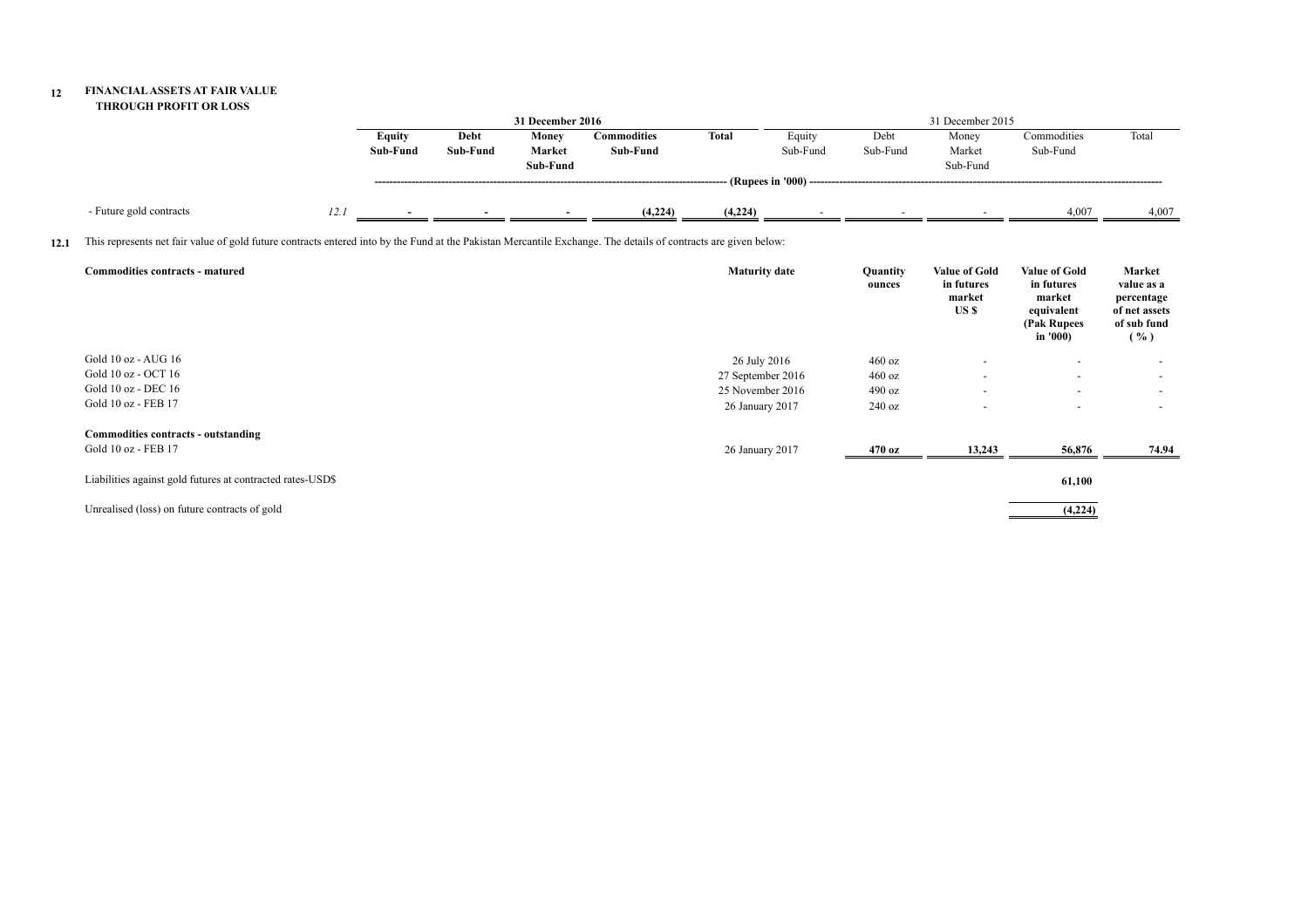#### **13 ACCRUED EXPENSES AND OTHER LIABILITIES**

|               |                          |                     |                    |                  |          |                          | 30 June 2016 |             |       |
|---------------|--------------------------|---------------------|--------------------|------------------|----------|--------------------------|--------------|-------------|-------|
|               |                          | <b>Unaudited</b>    |                    |                  |          |                          | Audited      |             |       |
| <b>Equity</b> | Debt                     | <b>Money Market</b> | <b>Commodities</b> | Total            | Equity   | Debt                     | Money Market | Commodities | Total |
| Sub-Fund      | Sub-Fund                 | Sub-Fund            | Sub-Fund           |                  | Sub-Fund | Sub-Fund                 | Sub-Fund     | Sub-Fund    |       |
|               |                          |                     |                    |                  |          |                          |              |             |       |
| 38            | 38                       | 37                  | 37                 | 150              | 43       | 43                       | 43           | 43          | 172   |
|               |                          |                     |                    | 11               |          |                          |              |             | 11    |
| 188           | 199                      | 197                 | 195                | 779              | 188      | 199                      | 197          | 195         | 779   |
|               | 10                       |                     |                    | 25               | 41       | 46                       | 43           | 43          | 173   |
| 10            |                          | 10                  | 10                 | 38               |          |                          |              |             |       |
| 466           | $\overline{\phantom{0}}$ |                     |                    | 467              |          |                          |              | 33          | 37    |
|               | $\overline{\phantom{0}}$ |                     |                    |                  |          |                          |              |             |       |
| 710           | 258                      | 252                 | 251                | 1,471            | 279      | 291                      | 287          | 323         | 1,180 |
|               |                          |                     |                    | 31 December 2016 |          | $\cdot$ (Rupees in '000) |              |             |       |

13.1 As per the requirement of Finance Act, 2013, Federal Excise Duty (FED) at the rate of 16% on the remuneration of the Pension Fund Manager has been applied effective 13 June 2013. The Pension Fund Manager is of the view that since the remuneration is already subject to provincial sales tax, further levy of FED may result in double taxation, which does not appear to be the spirit of the law.

The Honorable Sindh High Court (SHC) through its recent order dated 2 June 2016, in CPD-3184 of 2014 (and others) filed by various taxpayers, has interalia declared that Federal Excise Act 2005 (FED Act) is on services, other than shipping agents and related services, is ultra vires to the Constitution from 01 July 2011. However, the declaration made by the Honorable Court, as directed, will have affect in the manner prescribed the judgment. The Sind High Court in its decision dated 16 July 2016 in respect of constitutional petition filed by management companies of mutual funds maintained the previous order on the FED.

Sindh Revenue Board and Federal Board of Revenue have filed appeals before Honorable Supreme Court against the Sindh High Court's decision dated 2 June 2016. Therefore, as a matter of abundant caution, without prejudice to the above, the Pension Fund Manager has made a provision with effect from 13 June 2013, aggregating to Rs. 0.188 million, 0.199 million, 0.197 million, 0.197 million and 0.195 million (30 June 2016: Rs. 0.188 0.199 million, 0.197 million and Rs. 0.195 million), for Equity Sub-Fund, Debt Sub-Fund, Money Market Sub-Fund and Commodities Sub-Fund respectively. Had the provision not been made, the Net Asset Value per unit of the Equity Sub-Fund, Debt Sub-Fund, Money Market Sub-Fund and Commodities Sub-Fund as at 31 December 2016 would have been higher by Re. 0.0225, Re. 0.0250, Re. 0.0247 and Re. 0.0260 (30 June 2016: Re. 0.0228, Re. 0.0258, Re. 0.0261 and Re. 0.0260) per unit respectively. However, after the exclusion of the mutual funds from federal statute on FED from 1 July 2016, the Fund has discontinued making the provision in this regard.

#### **14 CONTINGENCIES AND COMMITMENTS**

There is no change in the status of contingency as fully disclosed in annual financial statements for the year ended 30 June 2016.

| 15 | <b>NUMBER OF UNITS IN ISSUE</b>                 | (Numbers of units). |                          |                          |           |                          |           |            |                          |           |            |  |  |
|----|-------------------------------------------------|---------------------|--------------------------|--------------------------|-----------|--------------------------|-----------|------------|--------------------------|-----------|------------|--|--|
|    | Total units in issue at beginning of the period | 8,258,515           | 7,706,534                | 7,561,040                | 7,500,000 | 31,026,089               | 7,563,907 | 7,544,824  | 7,510,517                | 1,500,000 | 30,119,248 |  |  |
|    | Units issued against Seed Capital               |                     | $\overline{\phantom{a}}$ |                          |           |                          |           |            | $\overline{\phantom{a}}$ |           |            |  |  |
|    | Units issued during the period                  | 82,696              | 266,954                  | 407,172                  |           | 756,822                  | 729,091   | 282,749    | 226,148                  | 373       | 1,238,361  |  |  |
|    | Units redeemed during the period                |                     | $\overline{\phantom{0}}$ | $\overline{\phantom{a}}$ | . .       | $\overline{\phantom{a}}$ | (29, 221) | (125, 110) | (176, 820)               | (373)     | (331, 524) |  |  |
|    | Reallocation during the period                  |                     | $\overline{\phantom{0}}$ |                          |           |                          | (5,262)   | 4,071      | 1,195                    |           |            |  |  |
|    | Total units in issue at end of the period       | 8,341,211           | 7.973.488                | 7,968,212                | 7,500,000 | 31,782,911               | 8,258,515 | 7,706,534  | 7,561,040                | 1,500,000 | 31,026,089 |  |  |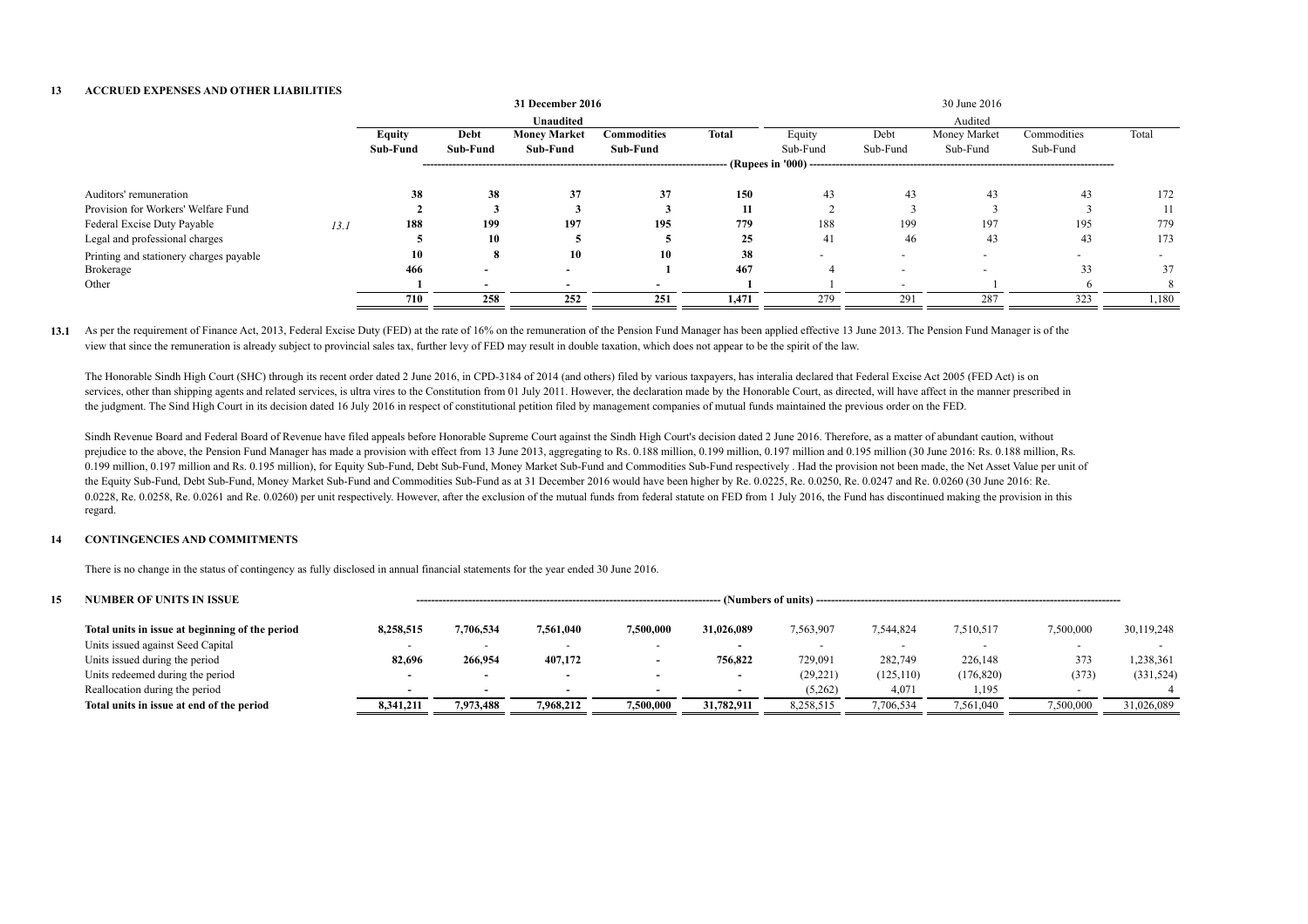### **16 TRANSACTIONS AND BALANCES WITH CONNECTED PERSONS**

- 16.1 Connected persons include National Investment Trust Limited being the Pension Fund Manager, Central Depository Company of Pakistan Limited being the Trustee, other collective investment schemes managed by the Pension Fund Manager, any person or company beneficially owning directly or indirectly ten percent or more of the capital of the Pension Fund Manager or the net assets of the Fund and directors and officers of the Pension Fund Manager and unit holders holding 10 percent or more units of the Fund.
- **16.2** Transactions with connected persons are in the normal course of business, at contracted rates and terms determined in accordance with market rates.
- 16.3 Remuneration payable to Pension Fund Manager and the Trustee is determined in accordance with the provisions of the Voluntary Pension System Rules and the Trust Deed respectively.
- **16.4** The details of significant transactions carried out by the Fund with connected persons and balances with them at period / year end are as follows:

| 16.5 | <b>Transactions during the period:</b>     |               |              |               | Six months period ended 31 December 2016 |              |                |          |           | Six months period ended 31 December 2015 |       |
|------|--------------------------------------------|---------------|--------------|---------------|------------------------------------------|--------------|----------------|----------|-----------|------------------------------------------|-------|
|      |                                            |               |              | Unaudited     |                                          |              |                |          | Unaudited |                                          |       |
|      |                                            | <b>Equity</b> | Debt         | <b>Money</b>  | <b>Commodities</b>                       | <b>Total</b> | Equity         | Debt     | Money     | Commodities                              | Total |
|      |                                            | Sub-Fund      | Sub-Fund     | <b>Market</b> | Sub-Fund                                 |              | Sub-Fund       | Sub-Fund | Market    | Sub-Fund                                 |       |
|      |                                            |               |              | Sub-Fund      |                                          |              |                |          | Sub-Fund  |                                          |       |
|      |                                            |               |              |               |                                          |              |                |          |           |                                          |       |
|      | <b>National Investment Trust Limited -</b> |               |              |               |                                          |              |                |          |           |                                          |       |
|      | <b>Pension Fund Manager</b>                |               |              |               |                                          |              |                |          |           |                                          |       |
|      | Remuneration of Pension Fund               |               |              |               |                                          |              |                |          |           |                                          |       |
|      | Manager                                    | 671           | 623          | 614           | 612                                      | 2,520        | 555            | 584      | 586       | 572                                      | 2,297 |
|      | Sindh Sales Tax on Pension                 |               |              |               |                                          |              |                |          |           |                                          |       |
|      | Fund Manager's remuneration                | 87            | 81           | 80            | 80                                       | 328          | 90             | 95       | 95        | 93                                       | 373   |
|      | <b>Central Depository Company of</b>       |               |              |               |                                          |              |                |          |           |                                          |       |
|      | <b>Pakistan Limted - Trustee</b>           |               |              |               |                                          |              |                |          |           |                                          |       |
|      | Trustee remuneration                       | 67            | 62           | 61            | 61                                       | 251          | 58             | 60       | 60        | 58                                       | 236   |
|      | Sindh Sales Tax on remuneration            |               |              |               |                                          |              |                |          |           |                                          |       |
|      | of Trustee                                 | 9             | 8            | 8             | 8                                        | 33           | $\overline{7}$ | 8        | 8         | 9                                        | 32    |
|      | Custodian charges of Central Depository    |               |              |               |                                          |              |                |          |           |                                          |       |
|      | Company of Pakistan Limited                | 5             | $\mathbf{3}$ |               |                                          | 8            | 6              | 3        |           |                                          | 9     |
|      |                                            |               |              |               |                                          |              |                |          |           |                                          |       |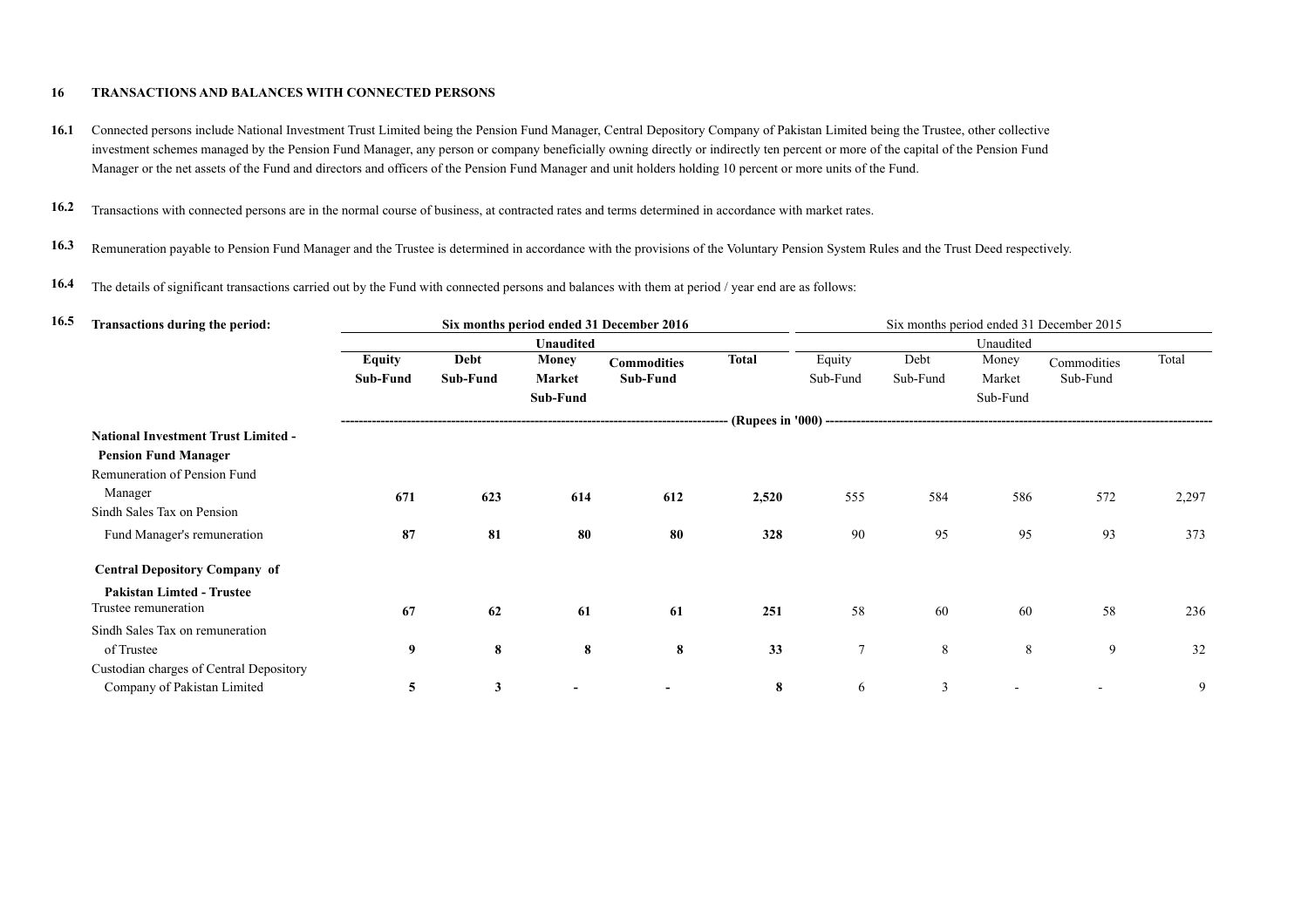|      |                                                                    |                |                  |                         | Three months period ended 31 December 2016 |                         |                |                |                    | Three months period ended 31 December 2015 |             |
|------|--------------------------------------------------------------------|----------------|------------------|-------------------------|--------------------------------------------|-------------------------|----------------|----------------|--------------------|--------------------------------------------|-------------|
|      |                                                                    |                |                  | Unaudited               |                                            |                         |                |                | Unaudited          |                                            |             |
|      |                                                                    | <b>Equity</b>  | <b>Debt</b>      | <b>Money</b>            | <b>Commodities</b>                         | <b>Total</b>            | Equity         | Debt           | Money              | Commodities                                | Total       |
|      |                                                                    | Sub-Fund       | Sub-Fund         | <b>Market</b>           | Sub-Fund                                   |                         | Sub-Fund       | Sub-Fund       | Market             | Sub-Fund                                   |             |
|      |                                                                    |                |                  | Sub-Fund                |                                            |                         |                |                | Sub-Fund           |                                            |             |
|      | <b>National Investment Trust Limited -</b>                         |                |                  |                         |                                            |                         |                |                |                    |                                            |             |
|      | <b>Pension Fund Manager</b>                                        |                |                  |                         |                                            |                         |                |                |                    |                                            |             |
|      | Remuneration of Pension Fund Manager<br>Sindh Sales Tax on Pension | 345            | 316              | 313                     | 297                                        | 1,271                   | 270            | 296            | 300                | 287                                        | 1,153       |
|      | Fund Manager's remuneration                                        | 45             | 41               | 41                      | 39                                         | 166                     | 44             | 48             | 49                 | 47                                         | 188         |
|      | <b>Central Depository Company of</b>                               |                |                  |                         |                                            |                         |                |                |                    |                                            |             |
|      | <b>Pakistan Limted - Trustee</b><br>Trustee remuneration           | 34             | 31               | 31                      | 29                                         | 125                     | 24             | 25             | 25                 | 23                                         | 97          |
|      | Sindh Sales Tax on remuneration of                                 |                |                  |                         |                                            |                         |                |                |                    |                                            |             |
|      | Trustee                                                            | 5              | $\boldsymbol{4}$ | $\overline{\mathbf{4}}$ | $\overline{4}$                             | 17                      | $\overline{4}$ | $\overline{4}$ | $\overline{4}$     | $\overline{4}$                             | 16          |
|      | Custodian charges of Central Depository                            |                |                  |                         |                                            |                         |                |                |                    |                                            |             |
|      | Company of Pakistan Limited                                        | $\overline{2}$ | $\overline{2}$   |                         |                                            | $\overline{\mathbf{4}}$ | $\overline{2}$ |                |                    |                                            | 2           |
| 16.6 | Amount outstanding as at period / year end:                        |                |                  |                         |                                            |                         |                |                |                    |                                            |             |
|      |                                                                    |                |                  | 31 December 2016        |                                            |                         |                |                | 30 June 2016       |                                            |             |
|      |                                                                    |                |                  | Unaudited               |                                            |                         |                |                | Audited            |                                            |             |
|      |                                                                    | <b>Equity</b>  | Debt             | <b>Money</b>            | <b>Commodities</b>                         | <b>Total</b>            | Equity         | Debt           | Money              | Commodities                                | Total       |
|      |                                                                    | Sub-Fund       | Sub-Fund         | Market<br>Sub-Fund      | Sub-Fund                                   |                         | Sub-Fund       | Sub-Fund       | Market<br>Sub-Fund | Sub-Fund                                   |             |
|      |                                                                    |                |                  |                         |                                            |                         |                |                |                    |                                            |             |
|      | <b>National Investment Trust Limited</b>                           |                |                  |                         |                                            |                         |                |                |                    |                                            |             |
|      | - Pension Fund Manager                                             |                |                  |                         |                                            |                         |                |                |                    |                                            |             |
|      | Units held                                                         | 7,500,000      | 7,500,000        | 7,500,000               | 7,500,000                                  | 30,000,000              | 7,500,000      | 7,500,000      | 7,500,000          | 7,500,000                                  | 30,000,000  |
|      | Amount of units held                                               | 90,772         | 79,721           | 79,517                  | 75,895                                     | 325,905                 | 76,063         | 78,092         | 78,070             | 82,705                                     | 314,930     |
|      | Pension Fund Manager's Remuneration                                | 123            | 108              | 113                     | 96                                         | 440                     | 102            | 97             | 101                | 98                                         | 398         |
|      | Sindh Sales Tax payable                                            | 16             | 14               | 15                      | 12                                         | 57                      | 17             | 16             | 16                 | 16                                         | 65          |
|      | Preliminary expenses and flotation cost                            |                |                  |                         |                                            |                         |                |                |                    |                                            |             |
|      | payable                                                            | 61             | 61               | 61                      | 61                                         | 244                     | 61             | 61             | 61                 | 60                                         | 243         |
|      | Security deposits<br>Other payable                                 | 2,600<br>25    | 100<br>25        | 20                      | 20                                         | 2,700<br>90             | 2,600<br>25    | $100\,$<br>27  | $22\,$             | 22                                         | 2,700<br>96 |
|      |                                                                    |                |                  |                         |                                            |                         |                |                |                    |                                            |             |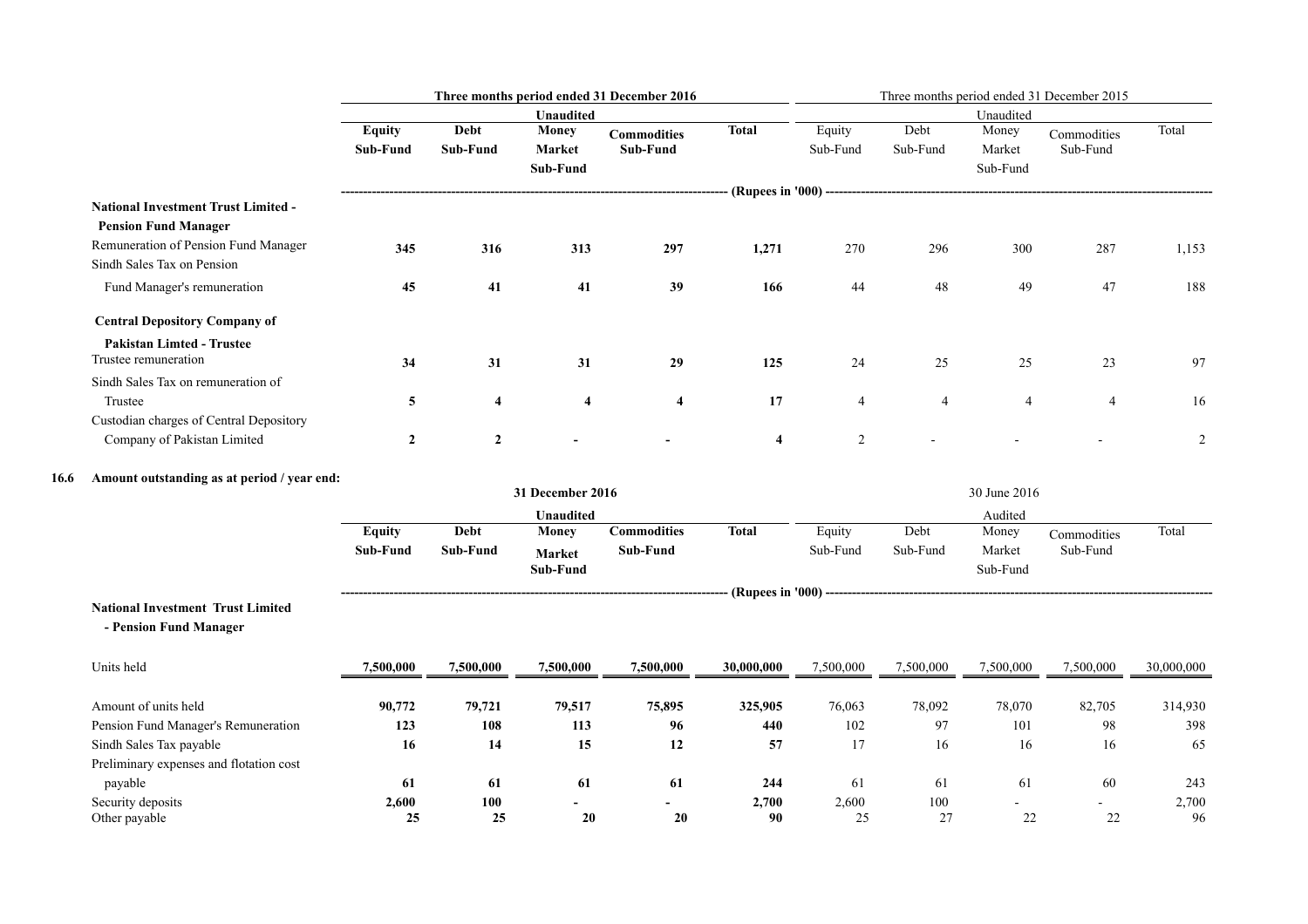|                                                                           |               |          | 31 December 2016 |                    |              | 30 June 2016  |          |          |             |       |
|---------------------------------------------------------------------------|---------------|----------|------------------|--------------------|--------------|---------------|----------|----------|-------------|-------|
|                                                                           |               |          | <b>Unaudited</b> |                    |              |               |          | Audited  |             |       |
|                                                                           | <b>Equity</b> | Debt     | Money            | <b>Commodities</b> | <b>Total</b> | Equity        | Debt     | Money    | Commodities | Total |
|                                                                           | Sub-Fund      | Sub-Fund | Market           | Sub-Fund           |              | Sub-Fund      | Sub-Fund | Market   | Sub-Fund    |       |
|                                                                           |               |          | Sub-Fund         |                    |              |               |          | Sub-Fund |             |       |
|                                                                           |               |          |                  |                    |              |               |          |          |             |       |
| <b>Central Depository Company of</b><br><b>Pakistan Limited - Trustee</b> |               |          |                  |                    |              |               |          |          |             |       |
| Remuneration payable<br>Sindh Sales Tax on Trustee                        | 11            | 11       | 11               | 10                 | 43           | 10            | 10       | 9        | 10          | 39    |
| remuneration                                                              |               |          |                  |                    | 4            | $\mathcal{D}$ |          |          |             |       |

#### **17 FAIR VALUE OF FINANCIAL INSTRUMENTS**

Fair value is the price that would be received to sell an asset or paid to transfer a liability in an orderly transaction between market participants at the measurement date.

Underlying the definition of fair value is the presumption that the Fund is a going concern without any intention or requirement to curtail materially the scale of its operations or to undertake a transaction on adverse terms.

The fair value of financial assets and liabilities traded in active markets i.e. listed equity shares are based on the quoted market prices at the close of trading on the period end date. The quoted market price used for financial assets held by the Fund is current bid price.

A financial instrument is regarded as quoted in an active market if quoted prices are readily and regularly available from an exchange, dealer, broker, industry group, pricing service, or regulatory agency, and those prices represent actual and regularly occurring market transactions on an arm's length basis.

IFRS 13, 'Fair Value Measurement' requires the Fund to classify fair value measurements using a fair value hierarchy that reflects the significance of the inputs used in making the measurements. The fair value hierarchy has the following levels:

- Quoted prices (unadjusted) in active markets for identical assets or Liabilities (level 1).
- Inputs other than quoted prices included within level 1 that are observable for the asset or liability, either directly (that is, as prices) or indirectly (that is, derived from prices) (level 2).
- Inputs for the asset or liability that are not based on observable market data (that is, unobservable inputs) (level 3).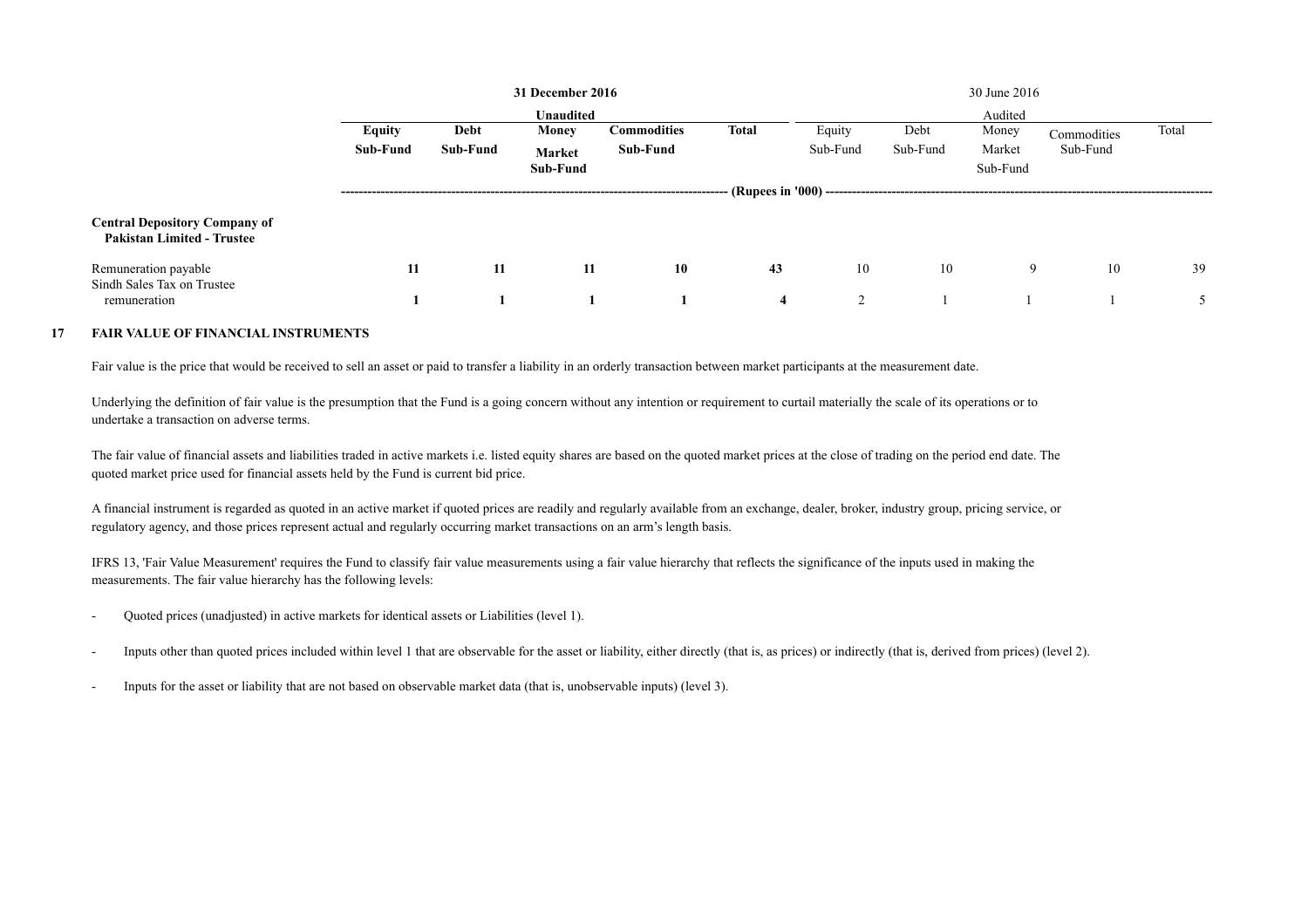Investment of the Fund carried at fair value as at 31 December 2016 are categorised as follows:

|                                                                                                                 |                                              |                                            |                                   |                                 |        |                                              |        |                  |                                     |                                                   |                                   |                                     |                  |                                       |                                   |                                                    | 31 December 2016<br>Unaudited |                                                   |                                   |                            |        |                                              |        |                                      |                               |                                                                 |                                   |                                 |                |                 |                   |                |
|-----------------------------------------------------------------------------------------------------------------|----------------------------------------------|--------------------------------------------|-----------------------------------|---------------------------------|--------|----------------------------------------------|--------|------------------|-------------------------------------|---------------------------------------------------|-----------------------------------|-------------------------------------|------------------|---------------------------------------|-----------------------------------|----------------------------------------------------|-------------------------------|---------------------------------------------------|-----------------------------------|----------------------------|--------|----------------------------------------------|--------|--------------------------------------|-------------------------------|-----------------------------------------------------------------|-----------------------------------|---------------------------------|----------------|-----------------|-------------------|----------------|
|                                                                                                                 | <b>Equity Sub - Fund</b>                     |                                            |                                   |                                 |        |                                              |        |                  | Debt Sub - Fund                     |                                                   |                                   |                                     |                  |                                       |                                   |                                                    | Money Market Sub - Fund       |                                                   |                                   |                            |        |                                              |        |                                      | <b>Commodities Sub - Fund</b> |                                                                 |                                   |                                 |                |                 |                   |                |
|                                                                                                                 | Available<br>-for-sale                       | Carrying value<br>Loans and<br>receivables | Other<br>financial<br>liabilities | Total                           |        | <b>Fair value</b><br>Level 1 Level 2 Level 3 |        | Total            | Available<br>-for-sale              | <b>Carrying value</b><br>Loans and<br>receivables | Other<br>financial<br>liabilities | Total                               |                  | Fair value<br>Level 1 Level 2 Level 3 |                                   | Total                                              | Available<br>-for-sale        | <b>Carrying</b> value<br>Loans and<br>receivables | Other<br>financial<br>liabilities | Total                      |        | <b>Fair value</b><br>Level 1 Level 2 Level 3 |        | Total                                | through<br>profit or loss     | <b>Carrying value</b><br>At fair value Loans and<br>receivables | Other<br>financial<br>liabilities | Total                           | Level 1        | Level 2 Level 3 | <b>Fair value</b> | Total          |
| On-balance sheet                                                                                                |                                              |                                            |                                   |                                 |        |                                              |        |                  |                                     |                                                   |                                   |                                     |                  |                                       |                                   |                                                    | - (Rupees in '000) -          |                                                   |                                   |                            |        |                                              |        |                                      |                               |                                                                 |                                   |                                 |                |                 |                   |                |
| financial instruments<br>Financial assets measured at fair value<br>Investments<br>- Listed equity securities   | 96,131                                       |                                            |                                   | 96,131                          | 96,131 |                                              | $\sim$ | 96,131           |                                     |                                                   |                                   |                                     |                  |                                       |                                   |                                                    |                               |                                                   |                                   |                            |        |                                              |        |                                      |                               |                                                                 |                                   |                                 |                |                 |                   |                |
| - Market Treasury Bill<br>- Pakistan Investment Bond<br>- Term finance certificate                              | $\overline{\phantom{a}}$<br>$\sim$<br>96,131 |                                            | $\sim$                            | 96.131                          | 96.131 | $\sim$                                       | $\sim$ | $\sim$<br>96,131 | 44,651<br>25,766<br>4,426<br>74,843 |                                                   |                                   | 44,651<br>25,766<br>4,426<br>74,843 | $\sim$<br>$\sim$ | 44,651<br>25,766<br>4,426<br>74,843   | $\sim$<br>$\sim$<br>$\sim$ $\sim$ | 44,651<br>25,766<br>4,426<br>74,843                | 74,588<br>$\sim$<br>74,588    |                                                   | $\sim$                            | 74,588<br>$\sim$<br>74,588 | $\sim$ | 74,588<br>74,588                             | $\sim$ | 74,588<br>74,588                     |                               |                                                                 |                                   |                                 |                |                 |                   |                |
| Financial liabilities measured at fair value<br>Financial liabilities at fair value through<br>profit and loss  |                                              |                                            |                                   |                                 |        |                                              |        |                  |                                     |                                                   |                                   |                                     |                  |                                       |                                   |                                                    |                               |                                                   |                                   |                            |        |                                              |        |                                      | 4,224                         |                                                                 |                                   | 4,224                           | 4.224          |                 |                   | 4,224          |
| <b>Financial assets not</b><br>17.1<br>measured at fair value                                                   |                                              | 5,215                                      |                                   | 5,215                           |        |                                              |        |                  |                                     | 7,629                                             |                                   | 7,629                               |                  |                                       |                                   |                                                    |                               | 10,293                                            |                                   | 10,293                     |        |                                              |        |                                      |                               | 70,637                                                          |                                   | 70,637                          |                |                 |                   |                |
| Bank balances<br>Dividend and profit receivable<br>Security deposits                                            |                                              | 539<br>2,600<br>8,354                      | - 21                              | 539<br>2,600<br>8,354           |        |                                              |        |                  |                                     | 744<br>100<br>8,473                               | $\sim$                            | 744<br>100<br>8,473                 |                  |                                       |                                   |                                                    |                               | 57<br>10,350                                      | $\sim$                            | 57<br>10,350               |        |                                              |        |                                      |                               | 383<br>9,533<br>80,553                                          | $\sim$<br>$\sim$<br>$\sim$        | 383<br>9,533<br>80,553          |                |                 |                   |                |
| <b>Financial liabilities not</b><br>measured at fair value<br>17.1<br>Payable to National Investment Trust      |                                              |                                            |                                   |                                 |        |                                              |        |                  |                                     |                                                   |                                   |                                     |                  |                                       |                                   |                                                    |                               |                                                   |                                   |                            |        |                                              |        |                                      |                               |                                                                 |                                   |                                 |                |                 |                   |                |
| Limited - Pension Fund Manager<br>Payable to Central Depository Company<br>of Pakistan Limited - Trustee        |                                              |                                            | 2,825<br>12                       | 2,825<br>12                     |        |                                              |        |                  |                                     |                                                   | 308<br>12                         | 308<br>12                           |                  |                                       |                                   |                                                    |                               |                                                   | 209<br>12                         | 209<br>12                  |        |                                              |        |                                      |                               |                                                                 | 189<br>11                         | 189<br>11                       |                |                 |                   |                |
| Accrued expenses and other liabilities                                                                          |                                              |                                            | 708<br>3,545                      | 708<br>3,545                    |        |                                              |        |                  |                                     |                                                   | 255<br>575                        | 255<br>575                          |                  |                                       |                                   |                                                    |                               |                                                   | 249<br>470                        | 249<br>470                 |        |                                              |        |                                      |                               |                                                                 | 248<br>448                        | 248<br>448                      |                |                 |                   |                |
|                                                                                                                 |                                              | Equity Sub - Fund                          |                                   |                                 |        |                                              |        |                  | Debt Sub - Fund                     |                                                   |                                   |                                     |                  |                                       |                                   | 30 June 2016<br>Audited<br>Money Market Sub - Fund |                               |                                                   |                                   |                            |        |                                              |        | Commodities Sub - Fund<br>Fair Value |                               |                                                                 |                                   |                                 |                |                 |                   |                |
|                                                                                                                 | Available-<br>for-sale                       | Carrying value<br>Loans and<br>receivables | Other<br>financial<br>liabilities | Total                           |        | Fair Value<br>Level 1 Level 2 Level 3        |        | Total            | Available-<br>for-sale              | Carrying value<br>Loans and<br>receivables        | Other<br>financial<br>liabilities | Total                               |                  | Fair Value<br>Level 1 Level 2 Level 3 |                                   | Total                                              | Available-<br>for-sale        | Carrying value<br>Loans and<br>receivables        | Other<br>financial<br>liabilities | Total                      |        | Fair Value<br>Level 1 Level 2 Level 3        |        | Total                                | through<br>profit or loss     | Carrying value<br>At fair value Loans and<br>receivables        | Other<br>financial<br>liabilities | Total                           | Level 1        | Level 2 Level 3 |                   | Total          |
|                                                                                                                 |                                              |                                            |                                   |                                 |        |                                              |        |                  |                                     |                                                   |                                   |                                     |                  |                                       |                                   |                                                    | - (Rupees in '000) -          |                                                   |                                   |                            |        |                                              |        |                                      |                               |                                                                 |                                   |                                 |                |                 |                   |                |
| On-balance sheet<br>financial instruments<br>Financial assets measured at fair value<br>Investments             |                                              |                                            |                                   |                                 |        |                                              |        |                  |                                     |                                                   |                                   |                                     |                  |                                       |                                   |                                                    |                               |                                                   |                                   |                            |        |                                              |        |                                      |                               |                                                                 |                                   |                                 |                |                 |                   |                |
| - Listed equity securities<br>- Market Treasury Bill<br>- Pakistan Investment Bond                              | 74,705                                       |                                            |                                   | 74.705                          | 74 705 |                                              |        | 74,705           | 44,949<br>26,116                    |                                                   |                                   | 44,949<br>26,116                    | $\sim$           | 44,949<br>26,116                      | $\sim$                            | 44,949<br>26,116                                   | 74,915                        |                                                   |                                   | 74,915<br>$\sim$           |        | 74,915                                       |        | 74,915                               |                               |                                                                 |                                   |                                 |                |                 |                   |                |
| - Term finance certificate<br>Financial assets at fair value through<br>profit and loss                         | 74,705                                       |                                            |                                   | 74,705                          | 74,705 |                                              | $\sim$ | 74,705           | 4,250<br>75,315                     |                                                   |                                   | 4,250<br>75,315                     |                  | 4,250<br>75,315                       |                                   | 4,250<br>75,315                                    | 74,915                        |                                                   |                                   | 74,915                     |        | 74,915                                       |        | 74,915                               | 4 0 0 7<br>4,007              |                                                                 |                                   | 4.007<br>4,007                  | 4.007<br>4,007 |                 |                   | 4,007<br>4,007 |
| <b>Financial assets not</b><br>measured at fair value                                                           |                                              |                                            |                                   |                                 |        |                                              |        |                  |                                     |                                                   |                                   |                                     |                  |                                       |                                   |                                                    |                               |                                                   |                                   |                            |        |                                              |        |                                      |                               |                                                                 |                                   |                                 |                |                 |                   |                |
| Bank balances<br>Dividend and profit receivable<br>Security deposits                                            |                                              | 9,160<br>370<br>2.600<br>12,130            | $\sim$<br>$\sim$                  | 9.160<br>370<br>2.600<br>12,130 |        |                                              |        |                  |                                     | 4,727<br>690<br>100<br>5,517                      | $\sim$<br>$\sim$<br>$\sim$        | 4,727<br>690<br>100<br>5,517        |                  |                                       |                                   |                                                    |                               | 4,254<br>19<br>4,273                              | $\sim$<br>$\sim$<br>$\sim$        | 4,254<br>19<br>4,273       |        |                                              |        |                                      |                               | 73,176<br>37<br>6.000<br>79,213                                 | $\sim$<br>$\sim$<br>$\sim$        | 73,176<br>37<br>6.000<br>79,213 |                |                 |                   |                |
| <b>Financial liabilities not</b><br>measured at fair value                                                      |                                              |                                            |                                   |                                 |        |                                              |        |                  |                                     |                                                   |                                   |                                     |                  |                                       |                                   |                                                    |                               |                                                   |                                   |                            |        |                                              |        |                                      |                               |                                                                 |                                   |                                 |                |                 |                   |                |
| Payable to National Investment Trust<br>Limited - Pension Fund Manager<br>Payable to Central Depository Company |                                              |                                            | 2,805                             | 2,805                           |        |                                              |        |                  |                                     |                                                   | 301                               | 301                                 |                  |                                       |                                   |                                                    |                               |                                                   | 200                               | 200                        |        |                                              |        |                                      |                               |                                                                 | 196                               | 196                             |                |                 |                   |                |
| of Pakistan Limited - Trustee<br>Accrued expenses and other liabilities                                         |                                              |                                            | 12<br>277<br>3.094                | 12<br>277<br>3.094              |        |                                              |        |                  |                                     |                                                   | $\mathbf{11}$<br>288<br>600       | 11<br>288<br>600                    |                  |                                       |                                   |                                                    |                               |                                                   | 10<br>284<br>AQA                  | 10<br>284<br>494           |        |                                              |        |                                      |                               |                                                                 | 25<br>320<br>5.41                 | 25<br>320<br>541                |                |                 |                   |                |

17.1 The Fund has not disclosed the fair values for these financial assets and financial liabilities, as these are either short term in nature or reprice periodically. Therefore, their carrying amounts are reasonable appro